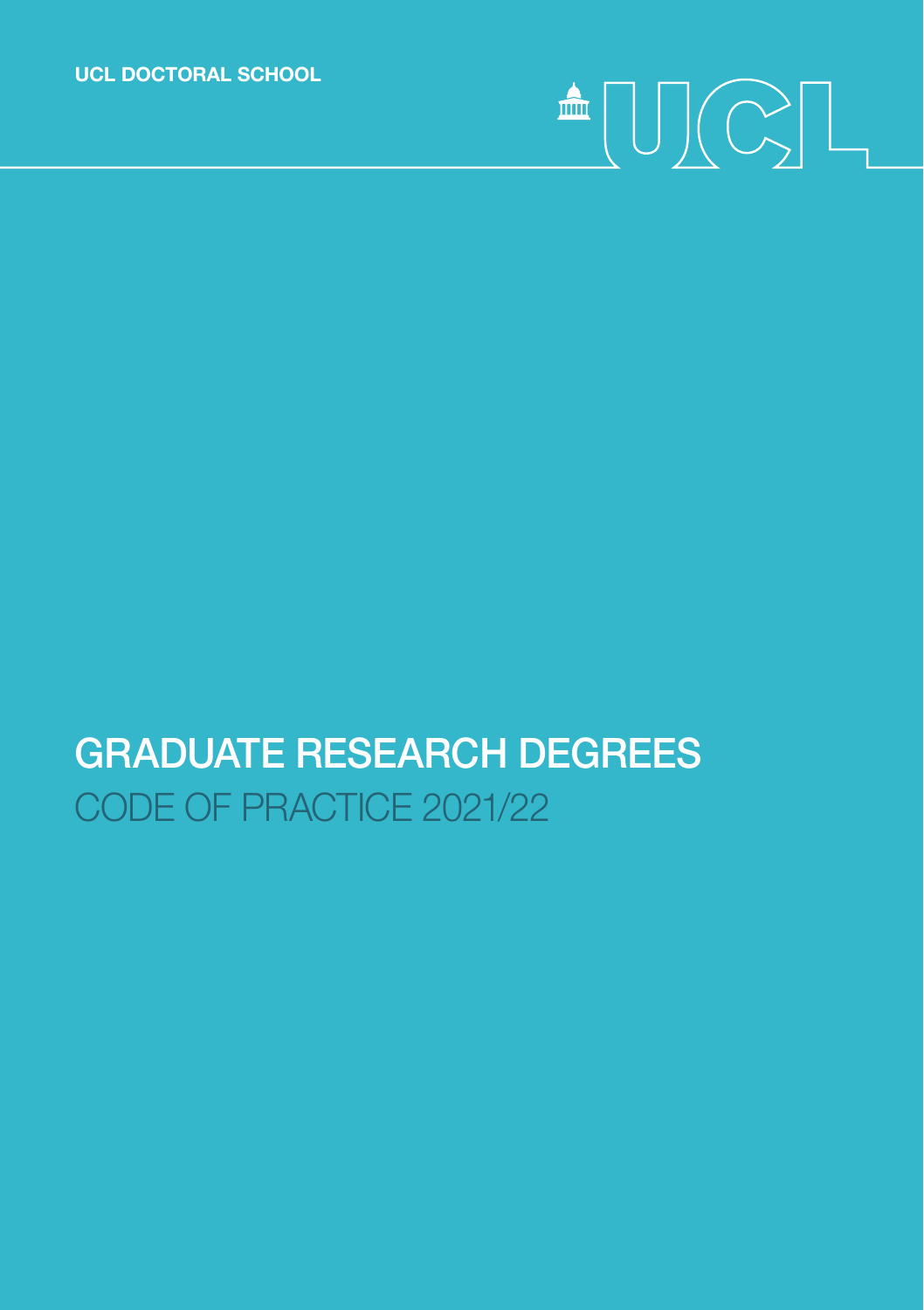## **CONTENTS**

| <b>INTRODUCTION</b>                                      | 4               |
|----------------------------------------------------------|-----------------|
| <b>RESEARCH DEGREES - GENERAL INFORMATION</b>            | 5               |
| <b>SOURCES AND RESOURCES</b>                             | 5               |
| ADMISSIONS AND SELECTION PROCEDURES                      | 6               |
| RESEARCH GOVERNANCE AND INTEGRITY                        | 6               |
| <b>DEPARTMENTAL/DIVISIONAL STRUCTURES</b>                | $\overline{7}$  |
| <b>SUPERVISORY PANEL</b>                                 | $\overline{7}$  |
| PRINCIPAL SUPERVISOR                                     | $\overline{7}$  |
| <b>SUBSIDIARY SUPERVISOR</b>                             | 10 <sup>1</sup> |
| DEPARTMENTAL GRADUATE TUTOR                              | 11              |
| DEPARTMENTAL GRADUATE COMMITTEE                          | 12              |
| <b>HEAD OF DEPARTMENT</b>                                | 12              |
| STAFF-STUDENT CONSULTATIVE COMMITTEE                     | 12 <sup>2</sup> |
| <b>FACULTY AND UCL STRUCTURES</b>                        | 13              |
| <b>FACULTY GRADUATE TUTOR</b>                            | 13              |
| <b>UCL STRUCTURES</b>                                    | 13              |
| <b>THE STUDENT</b>                                       | 14              |
| PROGRAMME OF STUDY AND RESPONSIBILITIES                  | 14              |
| <b>RESEARCH STUDENT LOG</b>                              | 16              |
| <b>SKILLS DEVELOPMENT</b>                                | 16              |
| <b>ETHICS</b>                                            | 17              |
| LEAVE AND INTERRUPTION OF STUDY                          | 17              |
| <b>TEACHING</b>                                          | 19              |
| <b>COMPLETING RESEARCH STUDENT STATUS</b>                | 20              |
| THESIS PREPARATION AND EXAMINATION                       | 20              |
| <b>INTELLECTUAL PROPERTY RIGHTS/COPYRIGHT</b>            | 21              |
| PLAGIARISM AND RESEARCH MISCONDUCT                       | 21              |
| <b>RESOLVING PROBLEMS</b>                                | 21              |
| <b>FORMAL COMPLAINTS</b>                                 | 22              |
| <b>BULLYING AND HARASSMENT</b>                           | 22              |
| <b>RESEARCH DEGREES - PROGRAMME-SPECIFIC INFORMATION</b> | 23              |
| MPhil/PhD including upgrade                              | 23              |
| <b>Professional Doctorates</b>                           | 24              |
| MD(Res)                                                  | 26              |
| <b>MRes</b>                                              | 26              |
| Typical timetable for a Full-time PhD student            | 27              |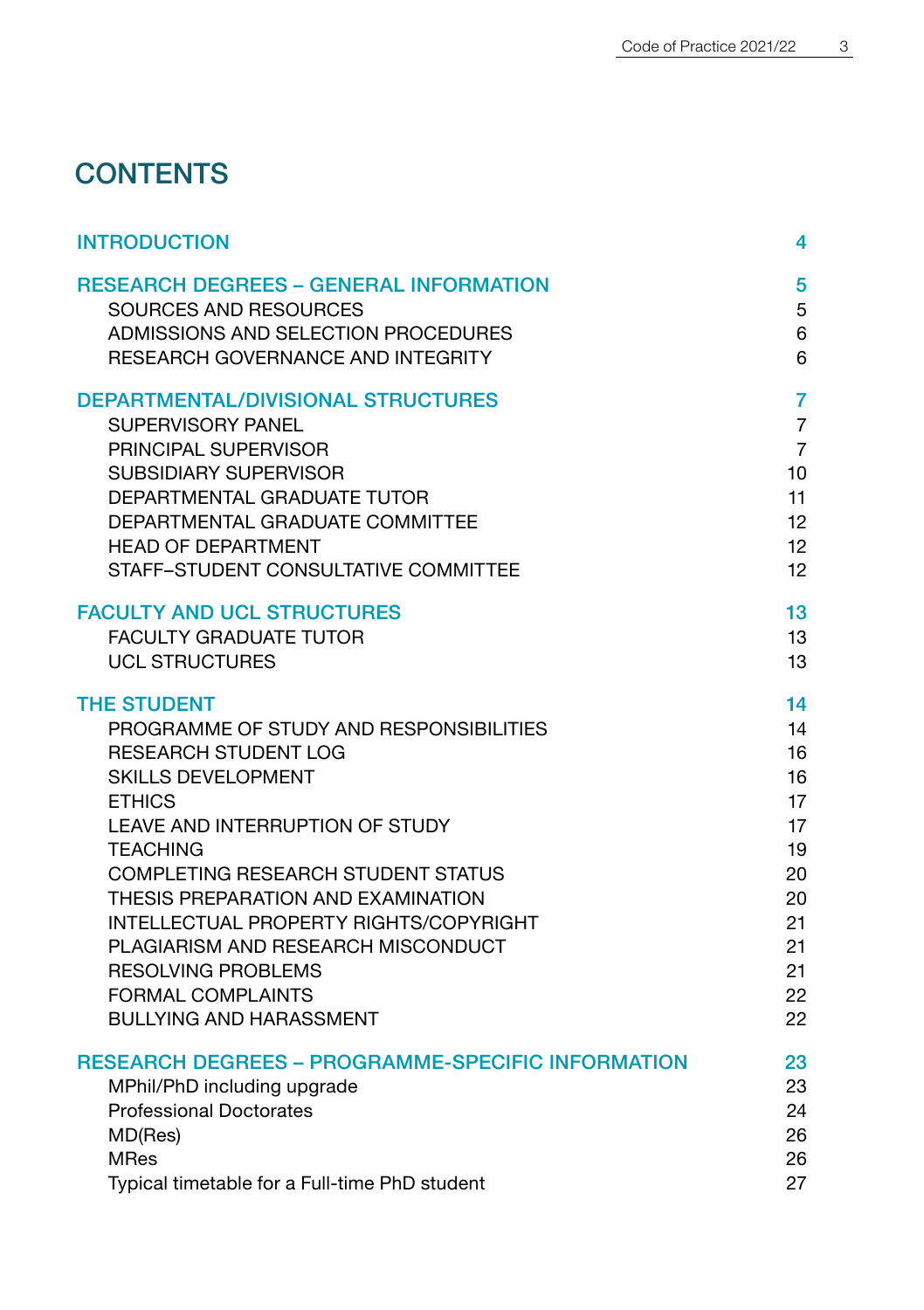## <span id="page-2-0"></span>**INTRODUCTION**

#### WELCOME TO UCL AND THE UCL DOCTORAL SCHOOL

This Code of Practice aims to set out what you as a research student can expect from your supervisory team and from UCL, and what your Supervisors and others in UCL can expect from you. It is important that you read this document carefully and keep it for reference. If you are a Supervisor, you should also read and keep it – and remind yourself periodically of its contents.

Research students are at the heart of UCL's mission as a research-led university. We aim to give our research students a distinctive high-quality experience intended to develop research leaders in preparation for various career pathways. As a UCL research student you will be a member of a vigorous research community enabling you to develop as an independent researcher, building networks within and beyond your primary discipline. You will be learning to work in an environment that aspires to the highest standards of research integrity.

The Doctoral School exists to promote and oversee research student education and training at UCL. The Doctoral School, on behalf of Research Degrees Committee, issues this Code of Practice which complements the formal UCL academic regulations and guidelines for research degree students in the UCL Academic Manual (see over). The Code contains guidelines for good practice: in contrast, the regulations provide the minimum framework and requirements for completion of a degree.

A research degree focuses on the production of a piece of original research under the supervision of at least two research Supervisors, in conjunction with the development of the research student's research skills and generic skills. The majority of research degrees at UCL are within MPhil/PhD programmes, but the range of Professional Doctorates reflects increasing diversity and development of degrees in emerging areas of professional practice. There is also a range of Research Master's degrees (MRes), some stand-alone and some leading to further PhD or EngD study. These students undertake independent research, with supervision and guidance, and normally are also expected to attend structured courses to learn about research methods in the field.

This Code of Practice applies to all research degree programmes at UCL: MPhil/PhD; MD(Res); Professional Doctorates; and also the research component of the MRes degree. You should read the general information section of this Code first, and then the section referring to the particular programme on which you are enrolled.

UCL offers a programme for the development of generic research and personal transferable skills to help you develop the skills necessary not only for successful completion of your degree but also to equip you for later life and the work place. [The Doctoral Skills Development Programme](https://www.ucl.ac.uk/human-resources/learning-development/learning-academy/researcher-development/doctoral-skills-development-programme-0) is run centrally by Organisational Development. The specific menu of courses and other training opportunities should be discussed between you and your Supervisors using the Personal Training and Development Plan section of UCL's Research Student Log. The self-assessment process is based on a national framework, the Researcher Development Framework.

My best wishes for a productive and fulfilling time at UCL.

#### **Professor David Bogle**

*Pro-Vice-Provost of the Doctoral School*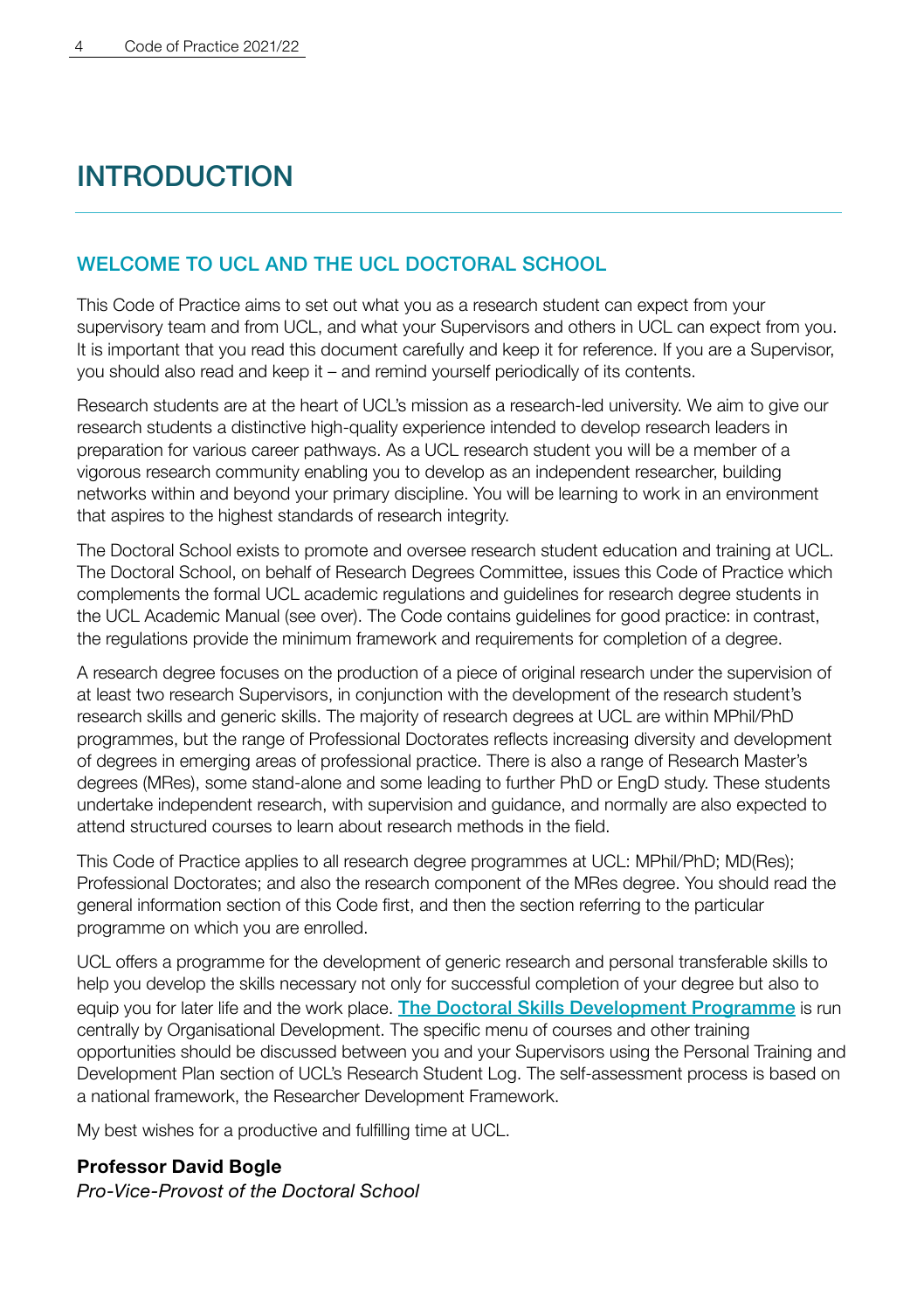## <span id="page-3-0"></span>RESEARCH DEGREES – GENERAL INFORMATION

*Note that the terminology used throughout is generic and individual departments (or divisions, as appropriate) may have slightly different structures and terms.*

#### SOURCES AND RESOURCES

[Doctoral School website](https://www.grad.ucl.ac.uk/)

[UCL Students website](https://www.ucl.ac.uk/students)

#### [Academic Manual](https://www.ucl.ac.uk/academic-manual/chapters/chapter-5-research-degrees-framework)

UCL Academic Regulations and Guidelines for Research Degree Students, including the Guidance documents at the bottom of the landing page.

[Doctoral School Essential Information](https://www.grad.ucl.ac.uk/essinfo/) webpages, including contact lists of relevant staff

[UK quality code for higher education](https://www.qaa.ac.uk/quality-code)

[UKCGE Good Supervisory Practice Framework](https://supervision.ukcge.ac.uk/good-supervisory-practice-framework/)

*Note: Individual funders and UCL departments may also issue additional guidelines*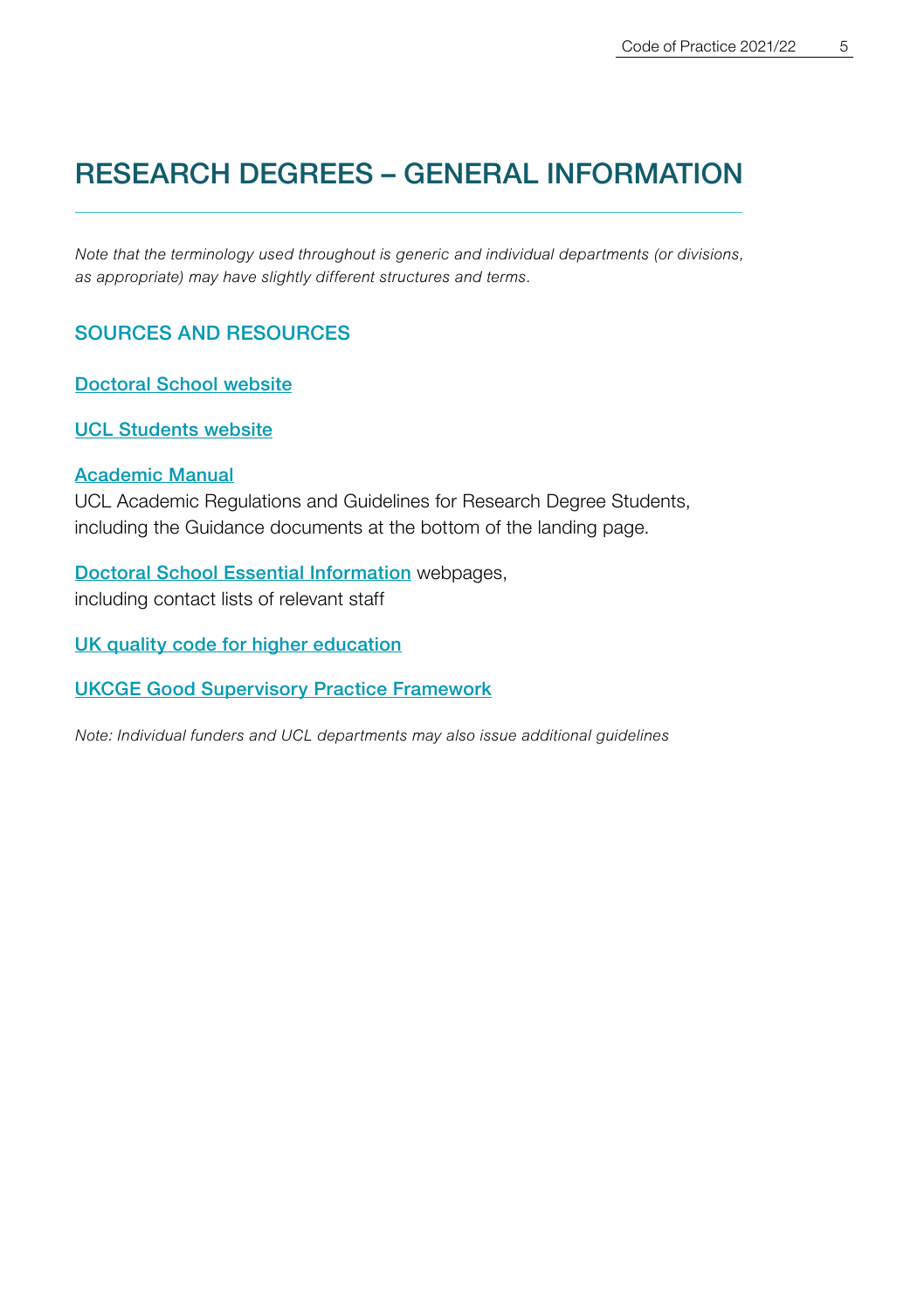#### <span id="page-4-0"></span>ADMISSIONS AND SELECTION PROCEDURES

At least two members of Academic Staff, with appropriate expertise and experience, should be involved in the selection of graduate research students. Applicants should be interviewed by Academic Staff, including the potential Supervisor(s) if they have been identified. Some sponsoring bodies leave the project topic to be agreed between the student and the department (Supervisory Panel and Departmental Graduate Tutor), whereas others approve a research topic in advance of recruitment of a suitable student.

As part of the admission process, Supervisors and prospective students are expected to discuss funding options for the student's living expenses, course fees and any fieldwork, laboratory work etc. to be carried out. The expectation is that adequate funding for the completion of the programme will be in place on arrival, either secured by the student or by the department. However, Supervisors are expected to encourage and help students to find any additional funding required during their programmes. In the case of self-funded students in particular, Supervisors are expected to work with students in securing alternative external or internal funding wherever possible.

#### RESEARCH GOVERNANCE AND INTEGRITY

To realise its research strategy and ensure that all research conducted by members of staff, honorary staff, students and individuals who collaborate in research with UCL staff and students conforms to good practice in research integrity and ethical standards, UCL has adopted a set of research governance policies and procedures. This framework is described in the documents listed in [UCL Research Governance](https://www.ucl.ac.uk/srs/governance-and-committees/research-governance), including UCL's Code of Conduct for Research.

In addition, the 'UCL Statement on Research Integrity' sets out the standards expected by all those involved with research at or in collaboration with UCL, including adherence to the principles of integrity contained within. [The research integrity](https://www.ucl.ac.uk/research/integrity)  [website](https://www.ucl.ac.uk/research/integrity) provides a central access point for guidance on research integrity, and acts as a living framework for research integrity at UCL.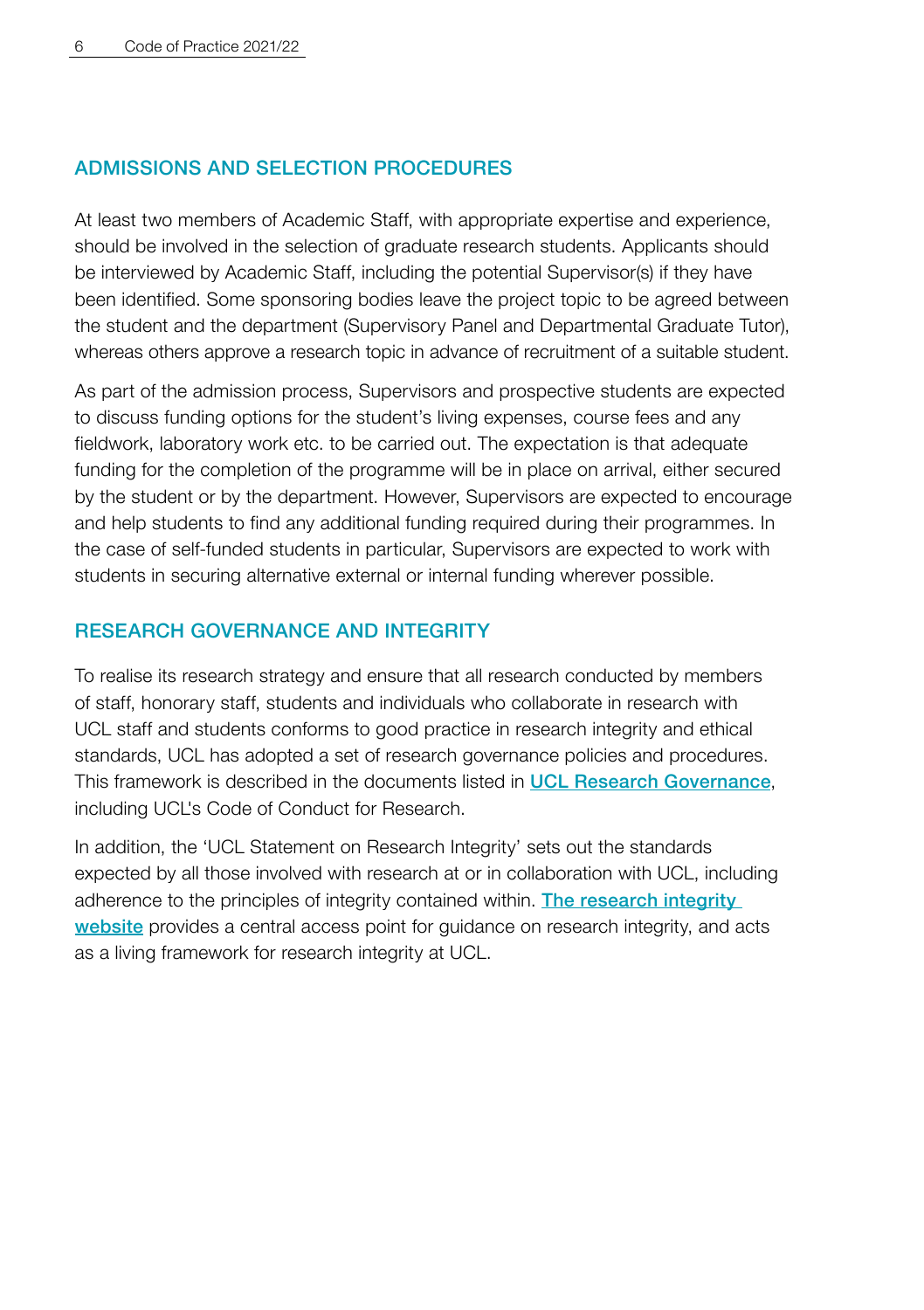## <span id="page-5-0"></span>DEPARTMENTAL/DIVISIONAL STRUCTURES

#### SUPERVISORY PANEL

Each student has a Supervisory Panel consisting of Principal and Subsidiary Supervisors. Students must have at least two supervisors; however, there is not a maximum number of supervisors. The panel may also include other persons, for instance members of collaborating bodies, e.g. industrial partners, or persons with special expertise necessary for the research. The Supervisory Panel will meet as necessary and be involved at key milestones in the research degree (for example in the MPhil to PhD transfer process, and in the appointment of examiners).

Principal Supervisors will take the lead in the supervisory team, and in instances where the level of input changes significantly between Principal and Subsidiary Supervisor throughout the evolution of the project, the supervisory team should consider swapping roles, in consultation with the Departmental Graduate Tutor.

#### PRINCIPAL SUPERVISOR

You can expect your Principal Supervisor to\*:

*\*The timings described below are for a 3-year FT project – please make adjustments to your own programme timeline accordingly.*

#### **Supervisory team**

- 1. Advise you of the name of your Departmental Graduate Tutor, and ensure that you know that you may contact the Departmental Graduate Tutor and/or your Faculty Graduate Tutor to discuss graduate matters including problems regarding your supervision.
- 2. Arrange (in consultation with the Subsidiary Supervisor and the Departmental Graduate Tutor) for a replacement in the event of their absence for a period exceeding 4 weeks.

#### **Progression**

- 1. Participate in the selection process and be present at your admission interview.
- 2. Establish a timetable of regular meetings with you at which all matters relating to your work can be discussed; such meetings should take place at least once per month.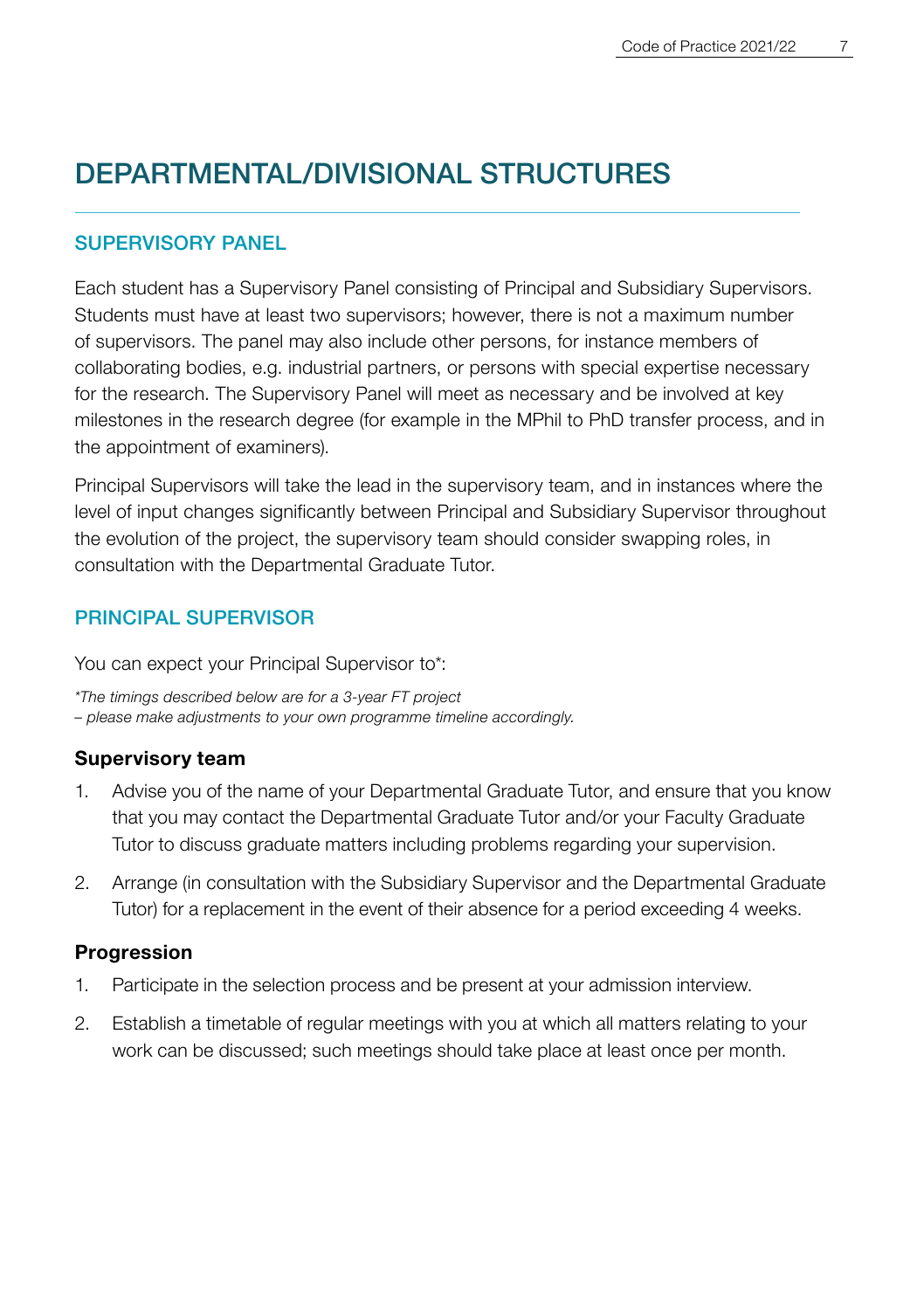- 3. Ensure that you use the Research Student Log effectively to manage the progression of your project aims, and review and approve the reports you submit to the Log in a timely fashion according to the reporting schedule in the Log.
- 4. Agree with you, within a month of registration, a suitable topic of research which will stimulate interest and can be completed as a research project and written up within the prescribed period of study.
- 5. Agree with you no later than 3 months after registration the basic structure of the research project, an appropriate research method, a realistic plan of work, and any additional required study including skills development training; and making you aware of expectations regarding timings for assessments/progression as per the department or funding body regulations.
- 6. Inform you about key review stages in your programme, and, for MPhil/PhD students, the procedures for transfer/upgrade from MPhil to PhD, and assist you with these processes.
- 7. Agree with you no later than 24 months after registration a realistic timetable for the completion of the research and writing up of your thesis.
- 8. Discuss with you the work accomplished and revise the objectives as the work proceeds in the light of progress made and external factors (such as newly published findings).
- 9. Make recommendations and complete the appropriate paperwork for the appointment of internal and external examiners (at least 4 months before the planned submission of thesis), discuss with you when to submit your thesis for examination\*, and ensure that you complete the exam entry procedure in good time (usually 4–6 months before you hand in).

 *\* Funders sometimes have specific expectations about what is considered 'on-time' thesis submission for their Terms & Conditions; your supervisor should help advise you of the appropriate submission time for your funder.*

- 10. Provide you with prompt constructive criticism and reaction on submitted draft work to facilitate timely completion of your thesis.
- 11. Arrange the Viva Voce examination and advise all third parties, e.g. collaborators, sponsors, etc. of the examination result.

 *Note: It is recommended the Principal Supervisor arrange a 'mock' viva examination for their students.*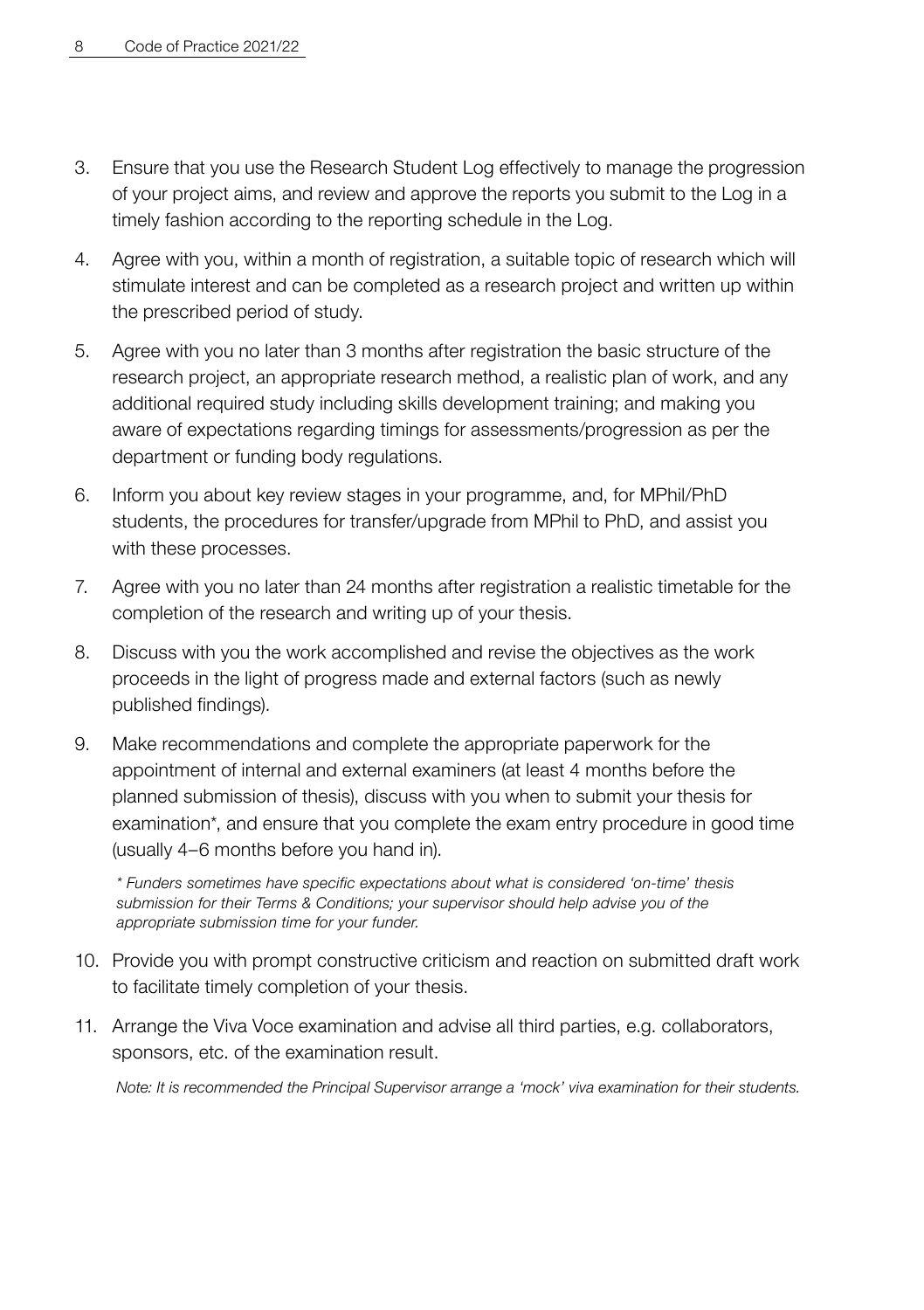#### **Training & Development**

- 1. Introduce you to the department, its facilities and procedures, and to other students and relevant staff (especially important for part-time students); and encourage attendance at relevant events, for both personal and professional development.
- 2. Arrange for you to be made familiar with the research facilities and activities at UCL, and enable and encourage you to play a full part in the social and intellectual life of your department and UCL.
- 3. Discuss with you your initial needs assessment for required training, and support you as your research progresses in acquiring the skills, attributes and behaviours you need to perform successfully during your research programme and in your future career.
- 4. Agree with you courses in the Doctoral Skills Development Programme to be taken over the full period of the research programme (and for MPhil/PhD students, the extent to which courses will be taken into account in the decision whether to transfer registration from MPhil to PhD).
- 5. Encourage you to present your work in progress from time to time as appropriate, attend relevant conferences, meetings and workshops, and to consult relevant sources of information and advice inside and outside your department.
- 6. Assist you in obtaining knowledge and information about career opportunities and refer you to careers guidance services in UCL and elsewhere.

#### **Legal/ethical/safety concerns**

- 1. Make you aware of your responsibility to work to the standards set out in UCL's Statement of Research Integrity.
- 2. Ensure that risk assessment of laboratory and/or field-based activities has been carried out in accordance with UCL and departmental procedures and that you receive the required safety training.
- 3. Ensure that you maintain records of your research in a state which can be investigated and understood by anyone with a legitimate right to enquire.
- 4. Discuss the ethical implications of your research with you and ensure that ethics approval has been obtained in accordance with UCL procedures.
- 5. Determine, in consultation with the Head of Department, prior to or at the start of a student's project, whether an assignment of Intellectual Property Rights/Copyright is necessary and if so, ensure that an agreement on IPR/Copyright has been established at the outset of the project, and that the student is informed of the terms of the agreement at the start.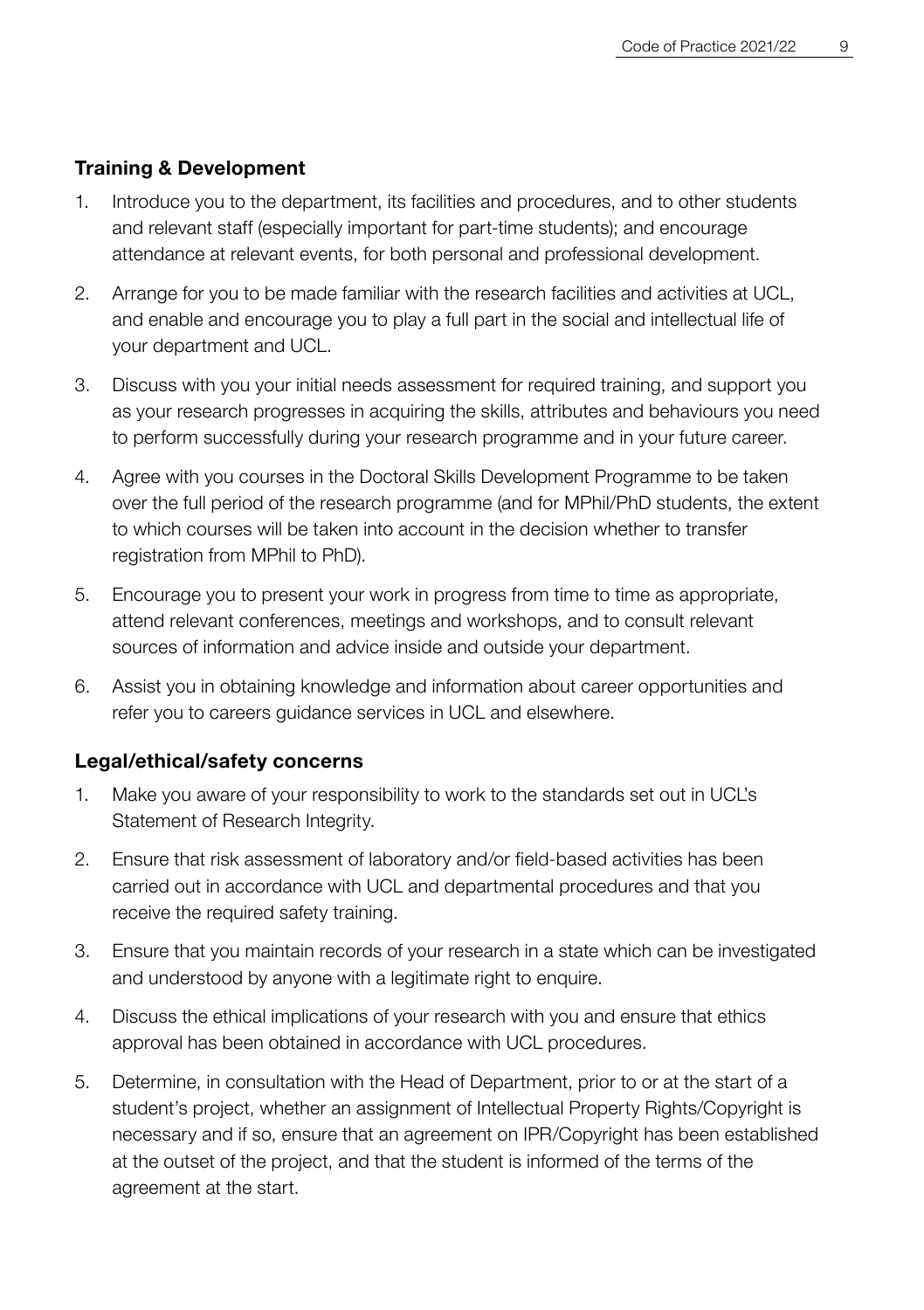- <span id="page-8-0"></span>6. Report to the Registrar any suspected instance of research misconduct, including plagiarism.
- 7. Follow the [Personal Relationships Policy](https://www.ucl.ac.uk/human-resources/personal-relationships-policy), [Prevention of Bullying, Harassment](https://www.ucl.ac.uk/equality-diversity-inclusion/dignity-ucl/prevention-bullying-harassment-and-sexual-misconduct-policy)  [and Sexual Misconduct Policy](https://www.ucl.ac.uk/equality-diversity-inclusion/dignity-ucl/prevention-bullying-harassment-and-sexual-misconduct-policy) and [Safeguarding Children and Adults at Risk](https://www.ucl.ac.uk/human-resources/safeguarding-children-and-adults-risk-policy-and-procedure-staff-and-students)  **[Policy](https://www.ucl.ac.uk/human-resources/safeguarding-children-and-adults-risk-policy-and-procedure-staff-and-students)** at all times and report any breaches of the policy that you witness.

#### SUBSIDIARY SUPERVISOR

You can expect your Subsidiary Supervisor to:

- 1. Participate in the selection process and be present at your admission interview if they have been identified at this time.
- 2. Keep acquainted with the progress of your work and to be present at, at least, annual supervisory meetings (and participate as chair in the MPhil to PhD transfer process if applicable).
- 3. Provide for continuity of supervision in the event of the absence or departure of the Principal Supervisor.
- 4. Enhance the effective supervision of your work by contributing a second opinion or additional areas of expertise.
- 5. Review and approve the Research Student Log records in a timely fashion.
- 6. Arrange (in consultation with the Principal Supervisor and the Departmental Graduate Tutor) for a replacement in the event of their absence for a period exceeding 8 weeks.
- 7. Follow the [Personal Relationships Policy](https://www.ucl.ac.uk/human-resources/personal-relationships-policy), [Prevention of Bullying, Harassment](https://www.ucl.ac.uk/equality-diversity-inclusion/dignity-ucl/prevention-bullying-harassment-and-sexual-misconduct-policy)  [and Sexual Misconduct Policy](https://www.ucl.ac.uk/equality-diversity-inclusion/dignity-ucl/prevention-bullying-harassment-and-sexual-misconduct-policy) and [Safeguarding Children and Adults at Risk](https://www.ucl.ac.uk/human-resources/safeguarding-children-and-adults-risk-policy-and-procedure-staff-and-students)  **[Policy](https://www.ucl.ac.uk/human-resources/safeguarding-children-and-adults-risk-policy-and-procedure-staff-and-students)** at all times and report any breaches of the policy that you witness.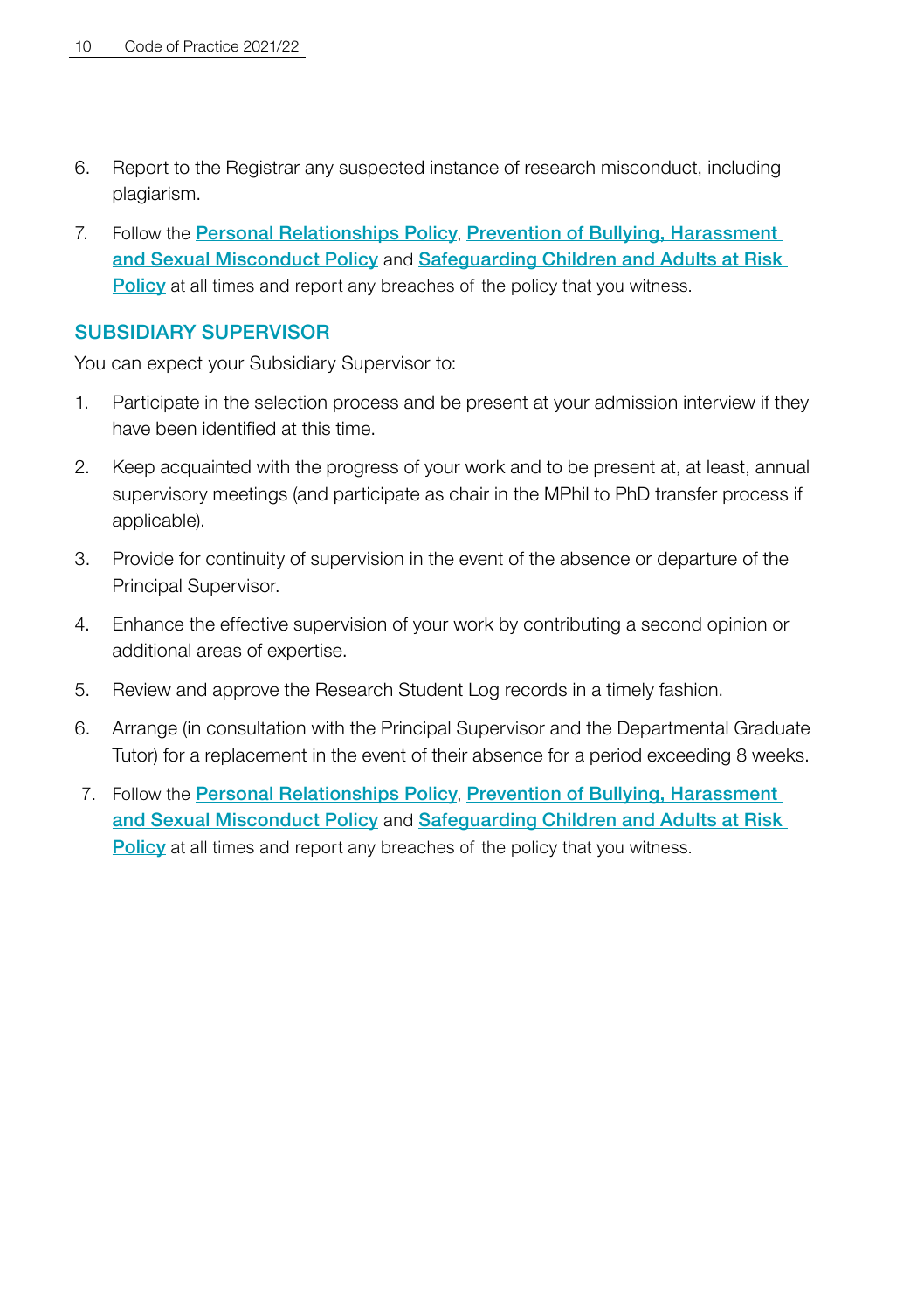#### <span id="page-9-0"></span>DEPARTMENTAL GRADUATE TUTOR

You can expect your Departmental Graduate Tutor to:

1. Oversee admission\*, induction, supervision, progression and examination (see point 4 below) of research students in their department and generally ensure that this Doctoral School Code of Practice is implemented and monitored.

 *\*Students should only be admitted when suitable supervision and necessary facilities are available.*

- 2. Ensure that a Supervisory Panel consisting of at least a Principal and a Subsidiary Supervisor appropriate to the research be appointed at the commencement of your research.
- 3. Ensure that the departmental procedure for transfer/upgrade of registration from MPhil to PhD, where applicable, is operated effectively.
- 4. Ensure that UCL procedures for entering research degree examinations are followed, and that appropriate examiners are properly nominated.
- 5. Serve as a source of information about regulations and resources for both students and staff.
- 6. Promote your personal and professional development by ensuring that you participate in the Doctoral Skills Development Programme and/or appropriate departmental or other training and development.
- 7. Facilitate and monitor your academic progress by ensuring that, amongst other things:
	- The Research Student Log is used effectively;
	- In the case of breakdown of relations between the Supervisor and the student and in other circumstances where a change of Supervisor is desirable, they assist in resolving any difficulties, and where necessary arranges the appointment of a replacement Supervisor;
	- All students, including part-time students, working in more than one department, and students primarily working in another institution or organisation are integrated into each department and that they receive adequate supervision and monitoring.
- 8. Promote general student welfare by informing Supervisors and students about:
	- Needs of international students;
	- Needs of part-time students:
	- Needs of BAME and underrepresented students;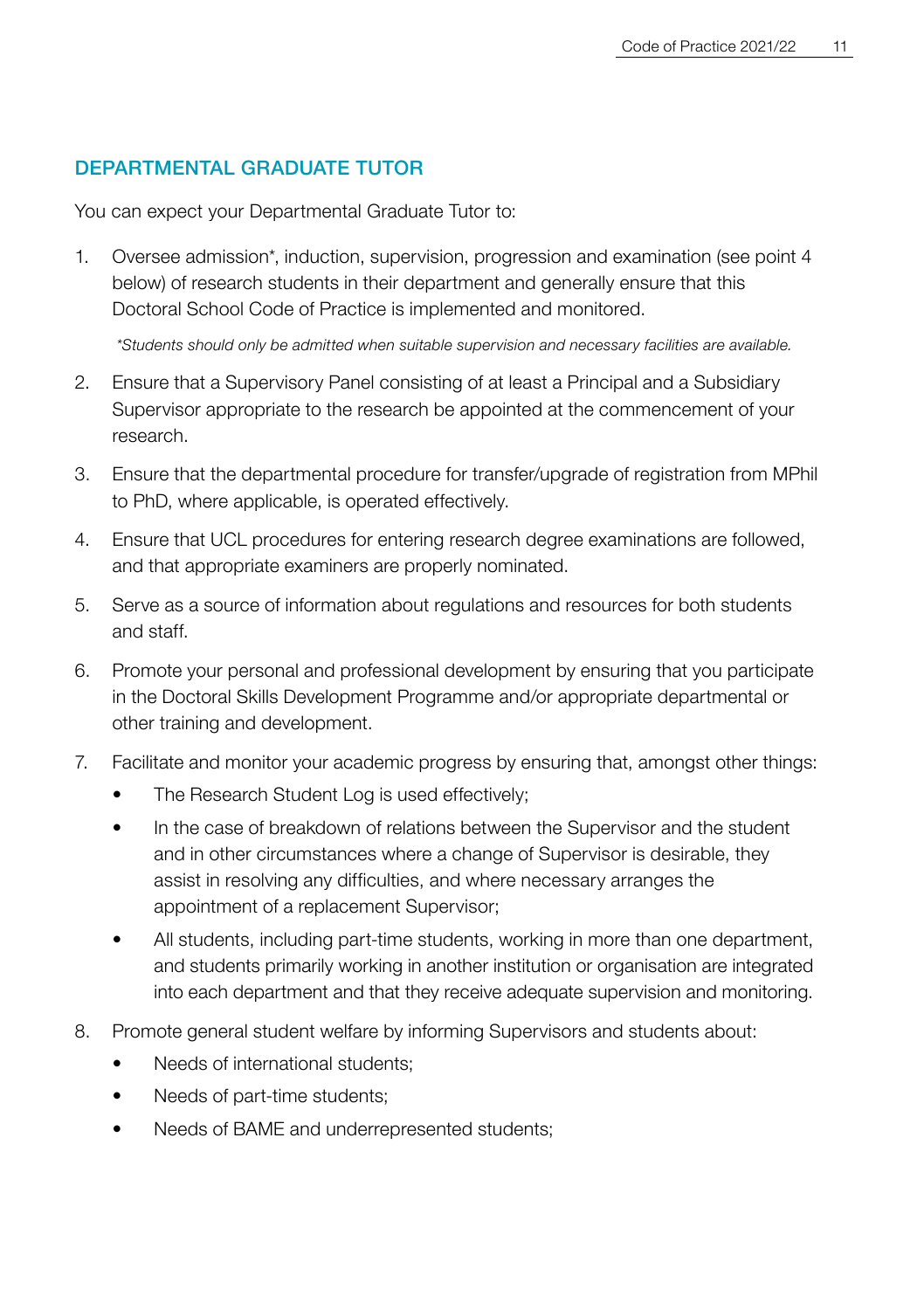- <span id="page-10-0"></span>• Needs of students with caring responsibilities:
- UCL Student Support & Wellbeing, UCL Student Psychological Services or other appropriate pastoral support structures;
- UCL Student Disability Services;
- UCL Equal Opportunity Policy;
- Resources for students in financial hardship;
- Resources for careers information and advice:
- The facilities offered by the Students' Union Postgraduate Association;
- Resources available through the Students' Union, UCL and UCL Student Central (formerly the University of London Union);
- **UCL Doctoral School.**

#### DEPARTMENTAL GRADUATE COMMITTEE

Most departments have a Departmental Graduate Committee; this body complements and assists the role of the Departmental Graduate Tutor and, on behalf of the Head of Department, reviews the quality of research supervision.

#### HEAD OF DEPARTMENT

The Head of Department has overall responsibility for the welfare and academic progress of research students in the department, including supervision, provision of necessary equipment and facilities, safety, etc. Where students work in more than one department or institution, or are part-time, then the Head of Department should ensure that adequate provision is made for supervision, facilities and monitoring progress, and that the student is integrated as far as reasonably possible into the life of their department.

#### STAFF-STUDENT CONSULTATIVE COMMITTEE

All departments have a Staff–Student Consultative Committee, jointly co-chaired by a student and a member of staff, which meets at least three times per academic year. You are represented by one or more elected graduate student representatives and the department is responsible for informing you of the selection process. Minutes of meetings are published in the department, usually online.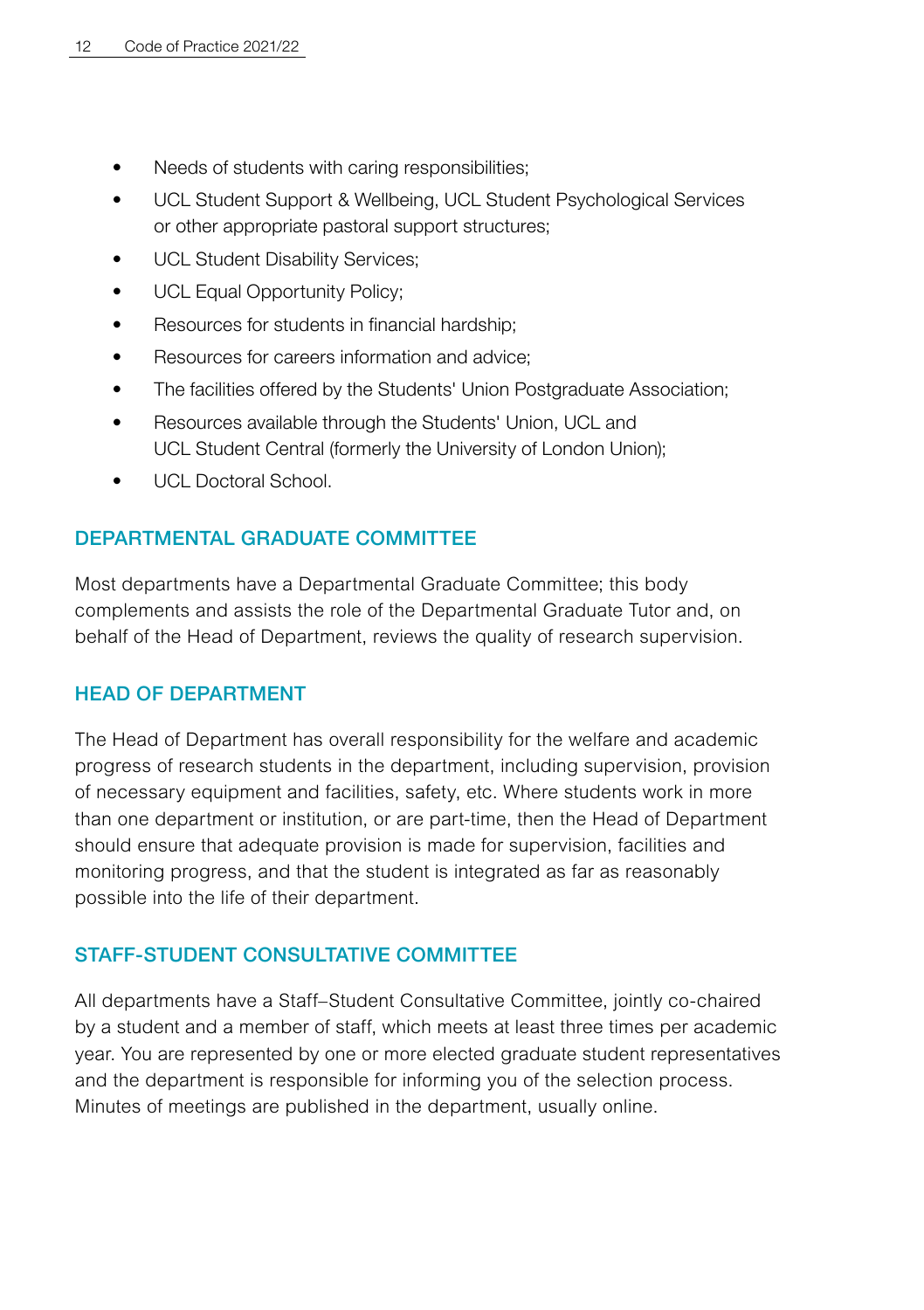## <span id="page-11-0"></span>FACULTY and UCL STRUCTURES

#### FACULTY GRADUATE TUTOR

Every department at UCL is situated within a Faculty. It is important to find out which [Faculty](https://www.ucl.ac.uk/about/how-ucl-works/ucl-faculties) you are part of so that you can benefit from additional support at this level of the organisation. For every department/division, there is a Faculty Graduate Tutor. The Faculty Graduate Tutor has overall responsibility for the general academic and pastoral oversight of research students in the faculty and assists the Faculty Dean in all matters relating to quality management and enhancement. The Faculty Graduate Tutor chairs the Faculty Research Degrees Committee, and reports on faculty graduate matters to the Doctoral School.

Faculty Graduate Tutors approve applications from staff members to act as Supervisors ensuring that all Supervisors undertake UCL's mandatory Supervisor training. They also consider and approve nominations of examiners for all UCL research degree candidates registered in the faculty on behalf of the Chair of Research Degrees Committee.

As part of their roles in maintaining general academic and pastoral oversight of all research students within their faculty, Faculty Graduate Tutors are available to advise research students who are experiencing any difficulties affecting their studies.

#### UCL STRUCTURES

Above faculty level there are UCL structures concerned with research students. The Doctoral School and the Researcher Training Strategy Committee focus on the development of institutional strategy on Doctoral Education and evaluation of the plans and delivery of doctoral education at UCL. Research Degrees Committee (RDC), the UCL-level committee directly concerned with all aspects of research degrees, is chaired by the Pro-Vice-Provost of the Doctoral School. RDC membership includes all Faculty Graduate Tutors, the Students' Union Postgraduate Students' Officer, and other key UCL staff involved in doctoral education. The Research Degrees Office in Student and Registry Services provides advice on regulations and processes to research students, staff and examiners. UCL's Students' Union has a Postgraduate Sabbatical Officer as well as Research Student Academic Representative for all Faculties. Find your rep on [their website](https://studentsunionucl.org/faculty-representatives-2020-21) to feedback to and influence UCL's academic community.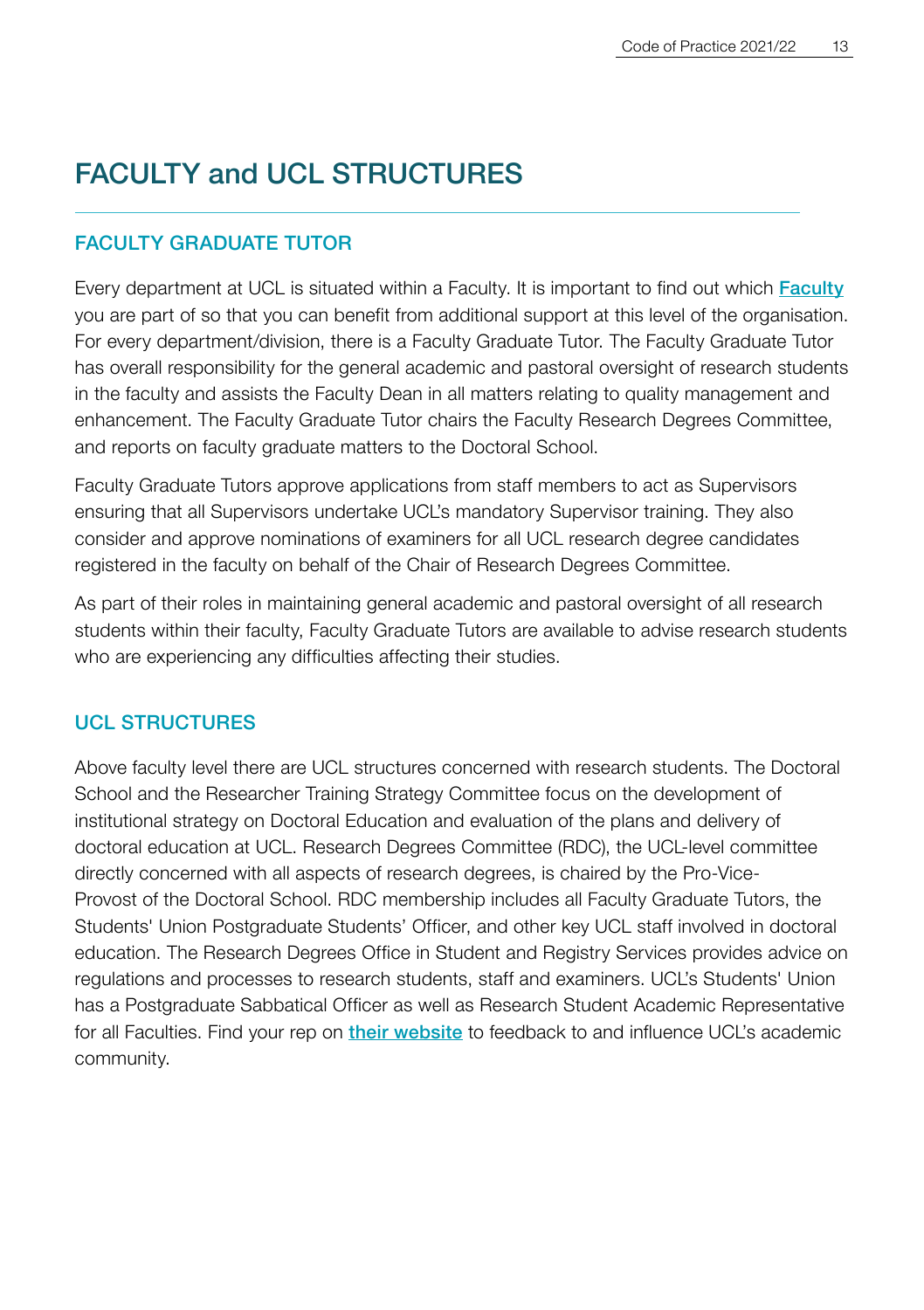## <span id="page-12-0"></span>THE STUDENT

#### PROGRAMME OF STUDY AND RESPONSIBILITIES

Research students can be registered as Full-time or Part-time. All research students are registered in a department although they may have Supervisors in more than one department. It is important that all research students have equal and full access to all UCL resources necessary for successful completion of their work.

Your responsibilities as a graduate student are:

#### **Your research integrity/quality**

- 1. To carry out your research effectively, to an adequate standard and within the prescribed period of study.
- 2. To carry out your research according to the regulations as set out for your programme, and the principles and procedures set out in UCL's Research [Governance Framework](https://www.ucl.ac.uk/governance-compliance/research-governance) and the [Research Integrity Framework](https://www.ucl.ac.uk/research/integrity/research-integrity-training-framework)
- 3. To be responsible for considering the ethical implications of your research and ensuring that you do not commence the research until ethical approval is obtained where necessary.
- 4. To ensure that you maintain records of your research in a state which can be investigated and understood by anyone with a legitimate right to enquire.
- 5. Follow the [Personal Relationships Policy](https://www.ucl.ac.uk/human-resources/personal-relationships-policy), [Prevention of Bullying, Harassment](https://www.ucl.ac.uk/equality-diversity-inclusion/dignity-ucl/prevention-bullying-harassment-and-sexual-misconduct-policy)  [and Sexual Misconduct Policy](https://www.ucl.ac.uk/equality-diversity-inclusion/dignity-ucl/prevention-bullying-harassment-and-sexual-misconduct-policy) and [Safeguarding Children and Adults at Risk](https://www.ucl.ac.uk/human-resources/safeguarding-children-and-adults-risk-policy-and-procedure-staff-and-students)  **[Policy](https://www.ucl.ac.uk/human-resources/safeguarding-children-and-adults-risk-policy-and-procedure-staff-and-students)** at all times and report any breaches of the policy that you witness.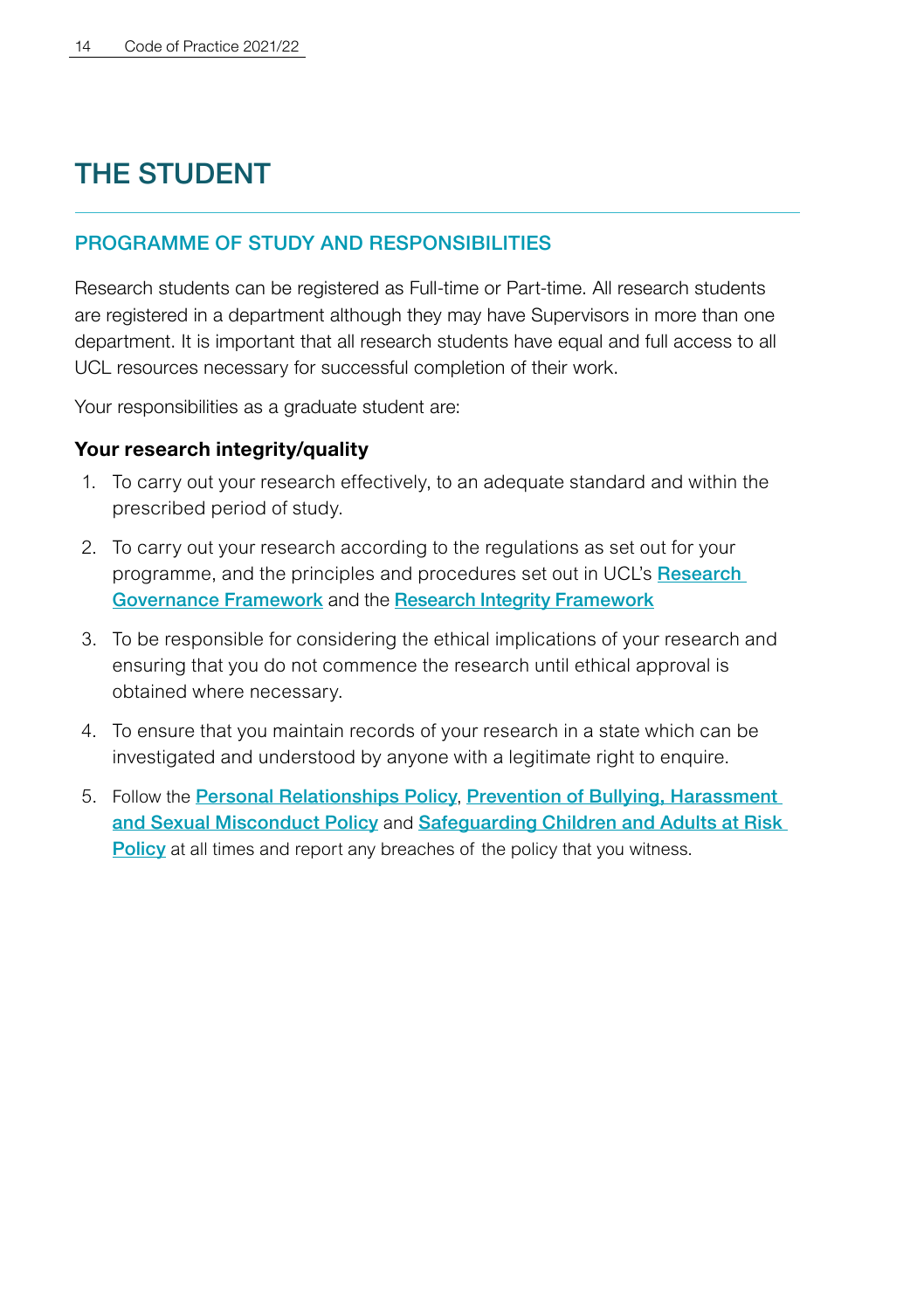#### **Your academic progression**

- 1. To use the online Research Student Log effectively, recording your formal supervisory meetings; and to record the development of your generic research and personal transferable skills.
- 2. To agree and strictly abide by a timetable for regular meetings with the Principal Supervisor at least once every month.
- 3. To consult regularly with the Subsidiary Supervisor.
- 4. To submit your written work to agreed deadlines to allow sufficient time for comment and discussion.
- 5. To attend any relevant induction sessions and Doctoral Skills Development Programme as agreed with your supervisory team.
- 6. To present your work or findings from time to time when encouraged to do so by the Principal Supervisor.
- 7. To follow the procedure set out below for transfer/upgrade of registration from MPhil to PhD (where applicable).
- 8. To discuss and notify in advance your supervisory team and administrators of any planned Study Leave or Interruptions, as set out in the procedures below.
- 9. To submit the examination entry form in good time (normally 4–6 months before thesis submission).
- 10. To decide when to submit your thesis for examination, having taken due account of your Principal Supervisor's opinion, funder regulations, and shown the final version to your Subsidiary Supervisor should they wish to see it.

#### **Your wellbeing**

- 1. To inform your Supervisory Team or Departmental Graduate Tutor of any problems, either personal or professional, which may be interfering with your work. You should feel free to bring any problems, including those of a social or medical nature, to their attention, or if you feel you cannot, you should inform another member of staff, e.g. your administrator, student mediator, or Student Wellbeing team member.
- 2. To consult in confidence with the Departmental Graduate Tutor if you are concerned about any behaviour of your supervisory team, or if you feel that a change of Supervisor is desirable for any reason.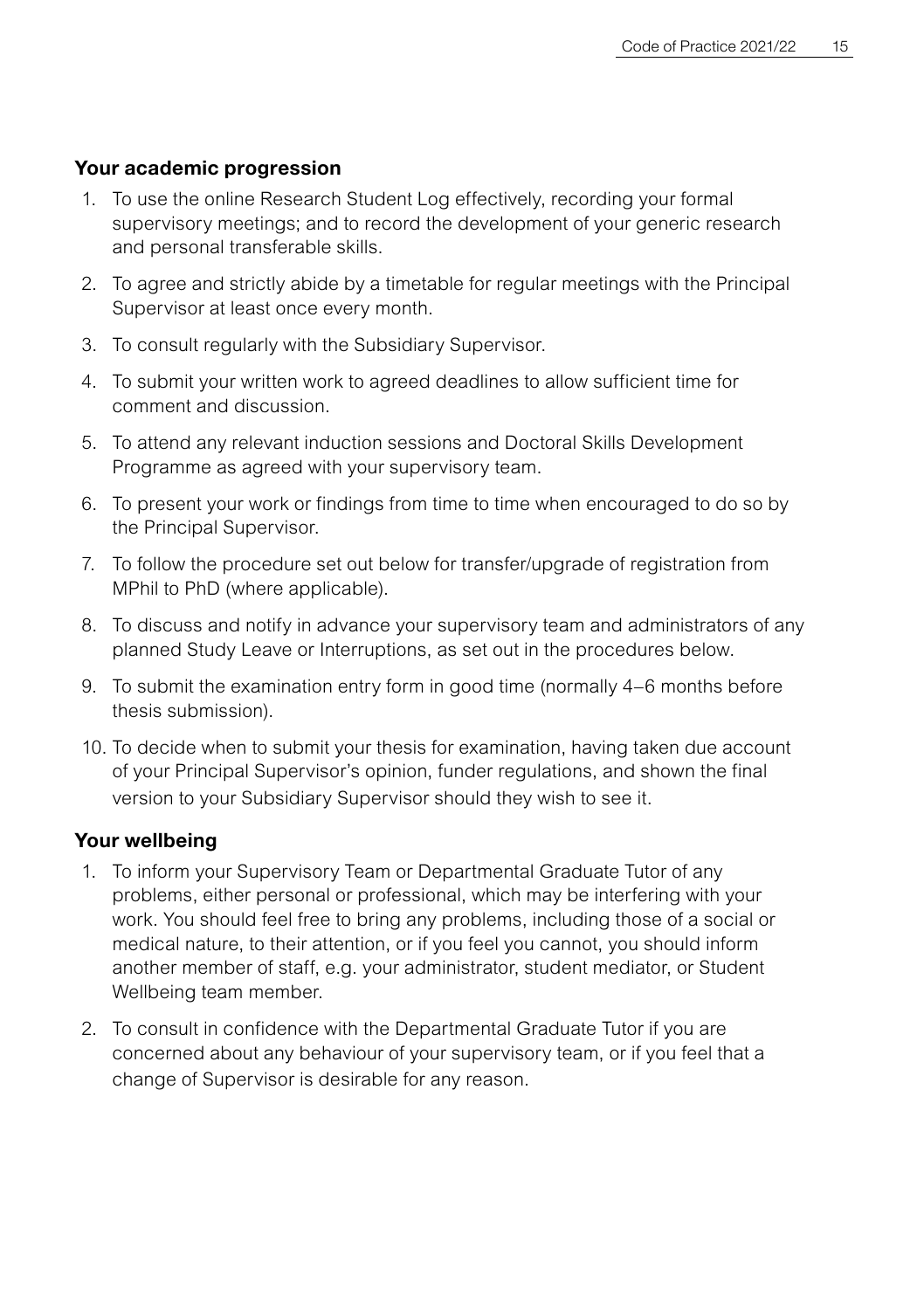#### <span id="page-14-0"></span>RESEARCH STUDENT LOG

Use of UCL's online Research Student Log is mandatory for all UCL research degree students. The student is asked to document academic progression and skills development training in the Log and it is the responsibility of the student to maintain this Log for their own long-term benefit. The Log reflects a dialogue between you and your supervisory team and records a series of review meetings (including important milestones such as the MPhil to PhD upgrade) and discussions on academic (subject discipline), generic and transferable skills training.

The Log is intended to be used in a flexible manner, to allow for different research processes between disciplines. Your Principal Supervisor and Departmental Graduate Tutor will explain its use to you. Induction sessions on the Log are provided by Organisational Development. The Departmental Graduate Tutor, who monitors the Log records and usage, will confirm that the Log has been satisfactorily completed at upgrade from MPhil to PhD (where applicable) and at thesis submission.

Visit the [Research Student Log](https://researchlog.grad.ucl.ac.uk/) online.

There is a **student quick reference quide** to help you get started

#### SKILLS DEVELOPMENT

All research students irrespective of how they are funded are expected to take full advantage of the Doctoral Skills Development Programme. All UKRI funded research students are required to participate in the Doctoral Skills Development Programme and/or appropriate departmental courses for 20 points per year (which equates to roughly 2 weeks), not including non-funded CRS periods, if relevant. All training courses and activities have been assigned a point value.

You should use the Personal Training and Development Planning tool in the Research Student Log to identify, in discussion with your Supervisors, which courses from the Doctoral Skills Development Programme and any departmental/ faculty training courses you might wish to attend. Students are expected to take a broad range of courses across all the domains of the Researcher Development [Framework](https://www.vitae.ac.uk/researchers-professional-development/about-the-vitae-researcher-development-framework-planner). Information is available via the [Organisational Development website](https://www.ucl.ac.uk/human-resources/learning-development/learning-academy/researcher-development/doctoral-skills-development-programme-4).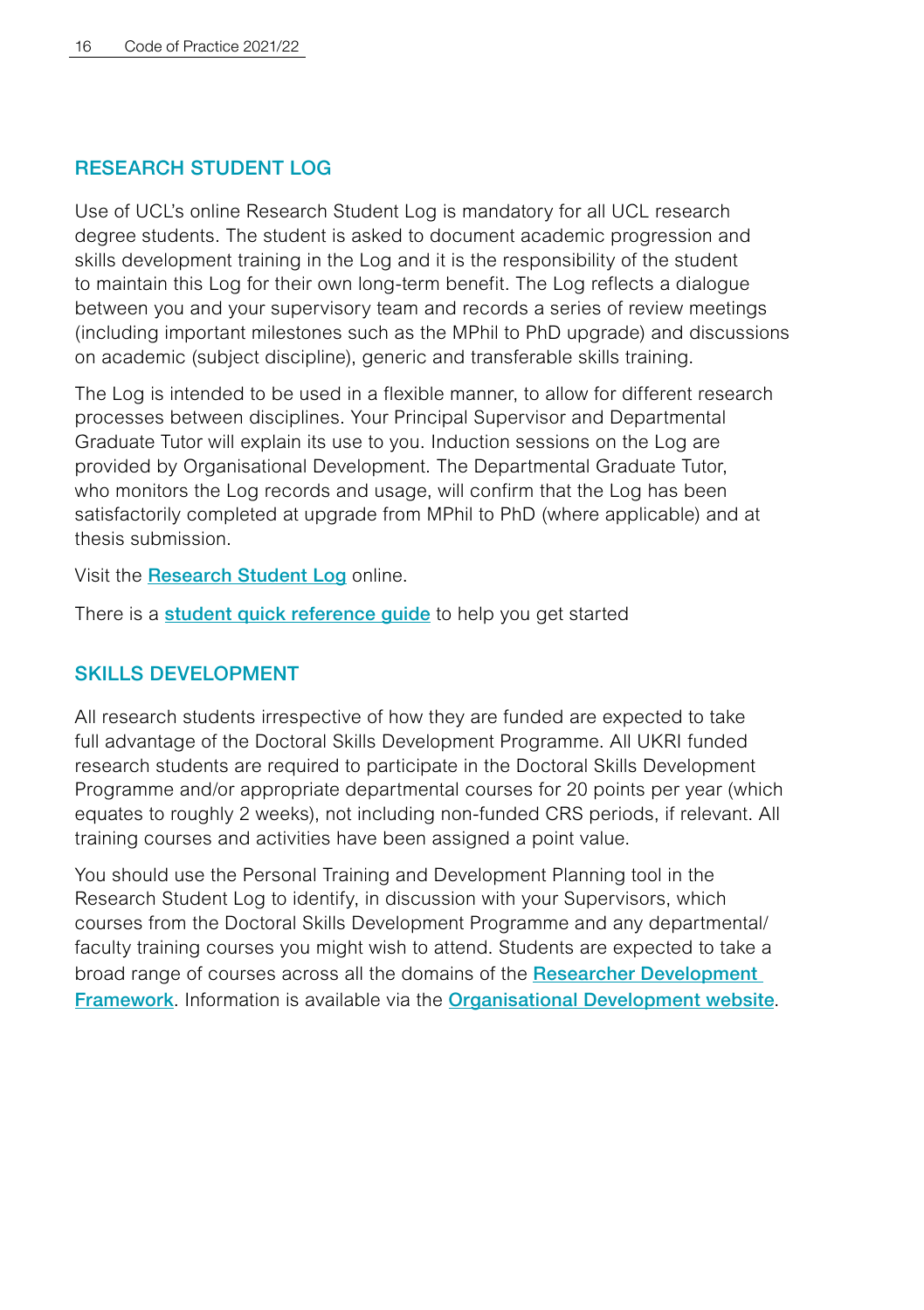#### <span id="page-15-0"></span>**ETHICS**

UCL regards it as fundamental that research should be conducted according to ethical guidelines. All research can raise ethical considerations due to the recruitment of participants, the methodology, material studied, topic, potential impact of the research, or the use, processing and sharing of data:

You must:

- Consider and address all ethical concerns prior to the research commencing. These should be regularly reviewed during the research to ensure that new considerations are appropriately identified and managed.
- Consider and regularly review the safety and wellbeing of all involved in the research, participants and researchers alike.
- Ensure that ethical approval (if necessary) is obtained prior to the commencement of any research, particularly if working with living human participants/data or animals. This includes all relevant approvals within the UK as well as other jurisdictions. For specific guidelines and requirements, see the UCL **[Ethics Policy](https://ethics.grad.ucl.ac.uk/index.php) and [UCL Biological Services](https://www.ucl.ac.uk/animal-research/).**

#### LEAVE AND INTERRUPTION OF STUDY

#### **Attendance**

Research students' attendance is not formally monitored; however, it is expected that their research time mirrors that of staff engagement as closely as possible. It is therefore recommended that Full-time research equates roughly to 36.5 hours per week; this should be pro-rata to whatever Part-time equivalent has been agreed, but not normally less than 50% the Full-time-equivalent (FTE). If a student has external funding, they should also ensure they meet the Terms & Conditions of their funder in this regard.

#### **Annual leave**

It is important for research students to maintain a healthy work-life balance. As such, we recommend that research students take annual leave in-line with staff entitlements. For a full-time student, this equates to 41 days over the year including 27 days of Annual Leave, 8 Public and Statutory Holidays, and 6 Closure Days. For part-time students these entitlements should be pro-rata. If a student has external funding, they should also ensure they meet the Terms & Conditions of their funder in this regard.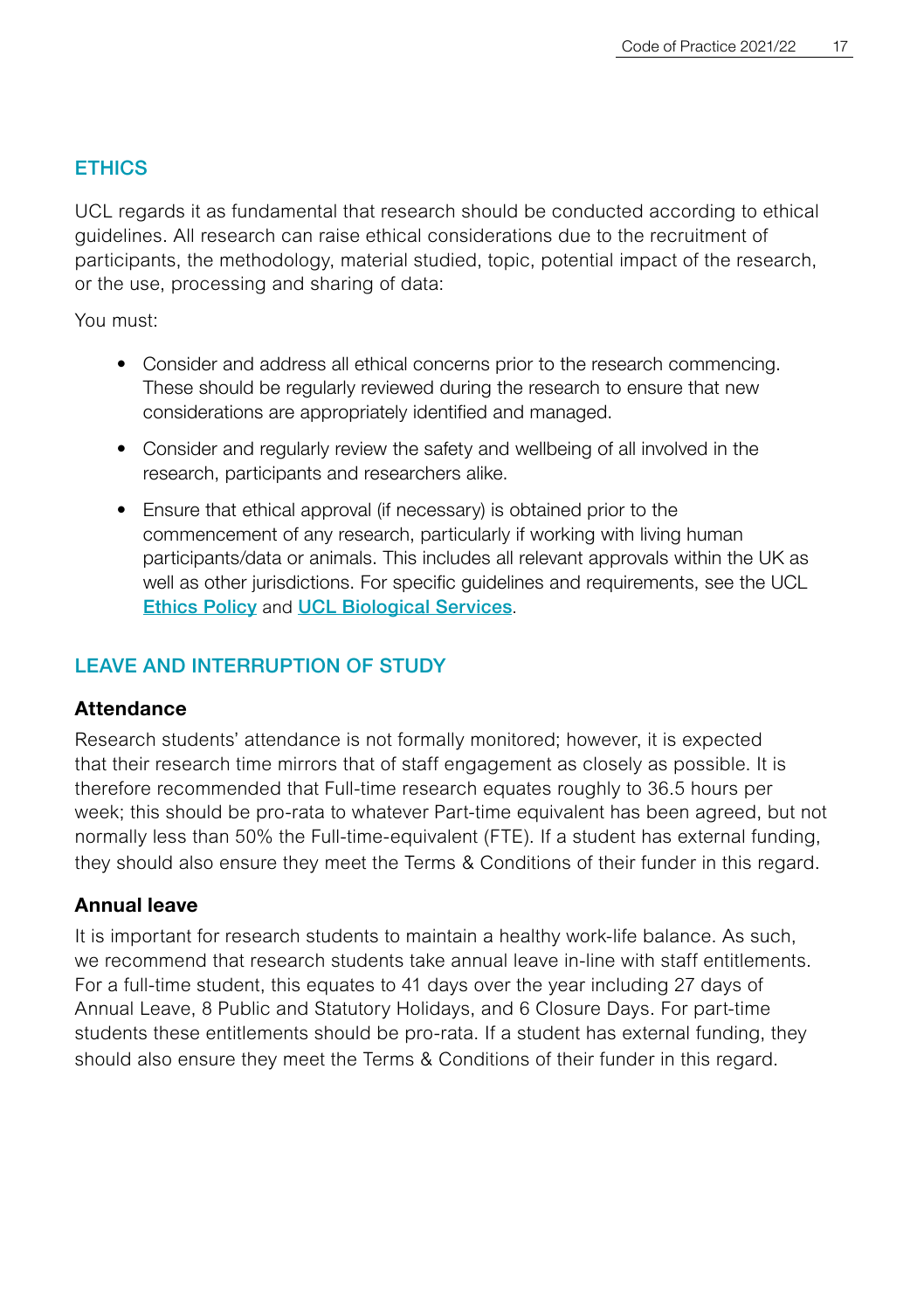#### **Study Leave**

Research is often a collaborative activity and research students from strong research universities such as UCL, need to be aware of global research activities, and to gain confidence at an international level. It may be desirable or necessary for you to conduct research away from UCL or any other institution to which you have been attached. Where such research requires absence for more than four weeks, an **Application for** [Study Leave](https://www.ucl.ac.uk/students/status/research-students/studying-away) must be made to the Research Degrees Office. The application must be made on the recommendation of your Principal Supervisor and must be approved on behalf of Student and Registry Services before you leave to conduct research elsewhere. UCL's procedures relating to Risk Assessment, Health & Safety and Ethics must be followed.

Also be aware that proper [Risk Assessments](https://www.ucl.ac.uk/research/integrity/framework-starting-or-resuming-fieldwork-non-ucl-settings) must be followed for any fieldwork, especially in light of the recent global pandemic.

#### **Interruption of Study**

For various reasons of a personal nature, it is sometimes necessary for study to be interrupted for a period, for example medical reasons or parental leave. Such interruption must have the formal approval of UCL and you should consult your Principal Supervisor about the procedures for making an application, in advance of your interruption of study, to the Student Centre, UCL Student and Registry Services. If you are funded, you should check your funder Terms & Conditions regarding whether your absence would be paid leave or not.

Further information and application form are available on the **[UCL Student webpages](https://www.ucl.ac.uk/students/student-status/changes-your-studies/interrupting-or-withdrawing-your-studies/interruptions).** 

#### **Travel**

The **[Study Abroad Office](https://www.ucl.ac.uk/studyabroad)** provides a number of services for students considering or preparing for study abroad. This should be consulted before a journey is made.

Be aware that any **[UCL travel](https://www.ucl.ac.uk/finance/expenses-insurance/travel-ucl-business)** should be registered for UCL insurance coverage, especially in light of the recent global pandemic.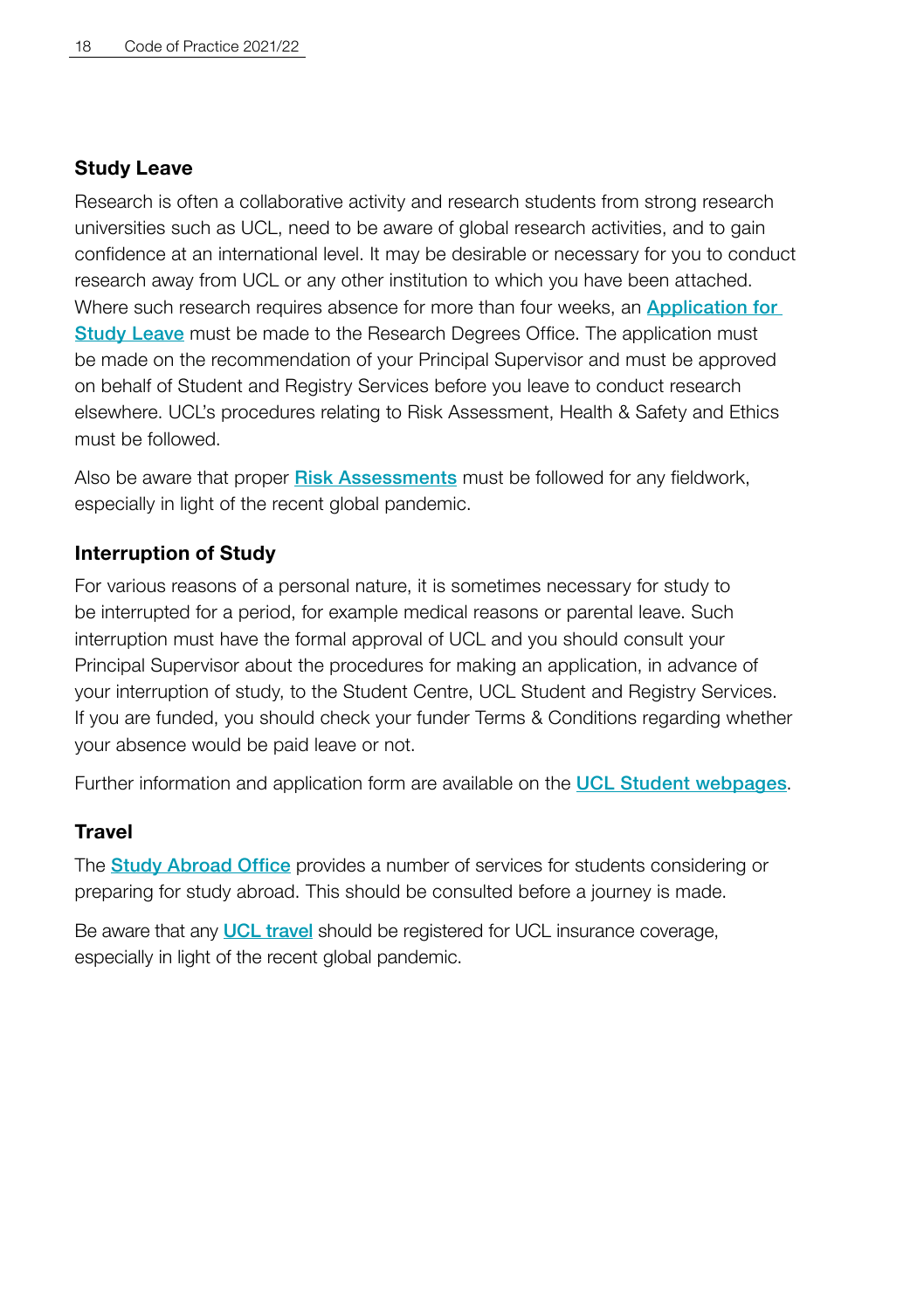#### <span id="page-17-0"></span>**TFACHING**

As a research student, you may be asked to contribute to undergraduate teaching, for example demonstrating in laboratory classes, leading tutorial groups, marking essays, etc., in return for payment (unless included in the terms of your studentship). This activity provides valuable teaching experience but the responsibilities must be clearly defined and the work compatible with the research programme; the time commitment should not exceed 180 hours per year (to include teaching, preparation, and training). See the [PGTA Code of Practice](https://www.ucl.ac.uk/human-resources/postgraduate-teaching-assistant-code-practice) for further information on PGTA recruitment, payment, and rights and responsibilities.

Postgraduate students new to teaching at UCL are required to attend an introductory Gateway Workshop, provided by UCL's Arena Centre for Researchbased Education, or an agreed equivalent offered by your department or faculty (to be granted exemption from attending a Gateway Workshop you must contact **[arena.one@ucl.ac.uk](mailto:arena.one%40ucl.ac.uk?subject=)** outlining the training offered). The Gateway Workshop forms the first part of UCL Arena One, the development scheme for postgraduate teachers. If you have sufficient teaching and/or assessment responsibilities, you may then choose to progress to the UCL Arena One Teaching Associate Programme, which allows you to work towards an Associate Fellowship of the Higher Education Academy, a nationally recognised qualification in Higher Education teaching and learning.

Full information on UCL's Postgraduate Teaching Assistant Scheme, including HR Guidance and UCL Arena One Training (Gateway Workshops and Teaching Associate Programme) is available via the **[Arena website](https://www.ucl.ac.uk/teaching-learning/professional-development/ucl-arena/arena-one)**.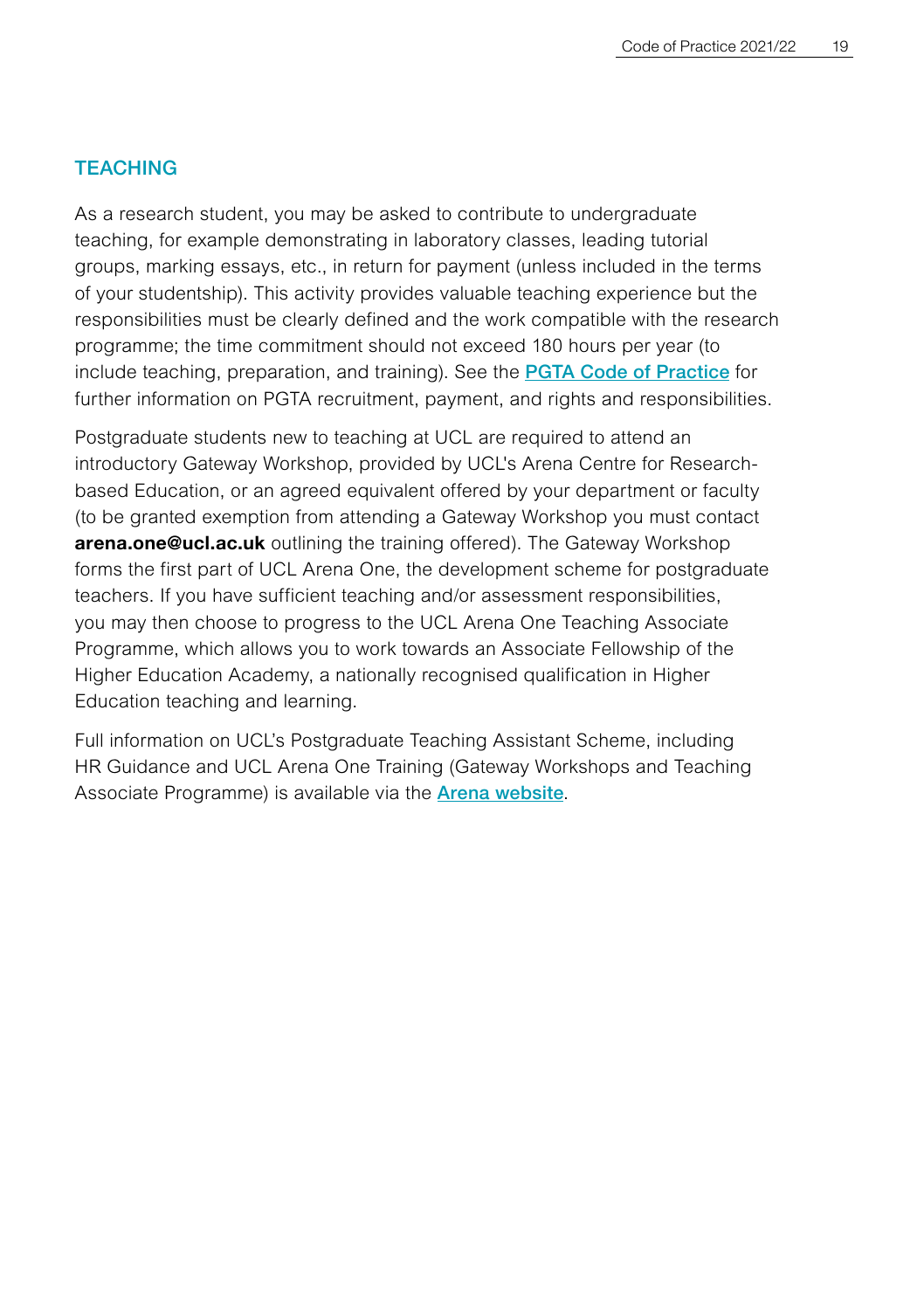#### <span id="page-18-0"></span>COMPLETING RESEARCH STUDENT STATUS

On completion of your programme of study (normally after 3 years FT or 5 years PT), if you have not submitted your thesis, you can progress to Completing Research Student (CRS) status for a maximum period of one calendar year (full-time students) or two calendar years (part-time students) if:

- 1. you will be in a position to submit your thesis within the next 12 months (full-time students) or 24 months (part-time students):
- 2. you have been upgraded from MPhil to PhD registration, or have confirmed you are entering for an MPhil only (MPhil/PhD students only);
- 3. you have met any additional requirements of your department/division.

CRS status means that you do not pay fees but have access to UCL facilities and can have at least one draft of your thesis read by your Supervisor. If you do not meet the conditions listed above then you will continue to pay full-time or part-time fees as appropriate. It follows that if you do not have CRS status and do not pay fees then you are no longer registered and cannot have access to UCL facilities or to supervision.

*Notes: (1) If a research student is registered on a four year programme of study, they are still entitled to a year of CRS at the end of the 4 years.* 

- *(2) Different funders have varying rules about what they consider an 'on-time' submission to be. Although all UCL students are entitled to the above timings, please be aware that your funder may have specific requests regarding when you should hand in. You should clarify your expected hand-in date with your Supervisory team or your Postgraduate Research Administrator if you are unsure.*
- *(3) CRS status does not apply to MRes degrees.*

#### THESIS PREPARATION AND EXAMINATION (all programmes except MRes)

All research students are normally expected to submit a thesis to UCL for examination within a period of one calendar year (or two years in the case of part-time students) after the end of the fee-paying enrolment period.

Full 'Requirements of a Thesis' may be found in the [academic regulations](https://www.ucl.ac.uk/academic-manual/chapters/chapter-5-research-degrees-framework) and guidelines for research degree students. In addition, further guidance on thesis and viva preparation can be found on the **[Research assessment pages](https://www.ucl.ac.uk/students/exams-and-assessments/research-assessments)** of the UCL Students website.

You are responsible for submission of the necessary applications to enter the appropriate examination following liaison with your Principal Supervisor. The examination entry procedure and other relevant information may be obtained from the Research Degrees Office. It must be submitted through an online workflow no later than four months before the proposed date for submission of your thesis. It is the responsibility of the Principal Supervisor to arrange for appointment of examiners via the Departmental Graduate Tutor; to arrange the Viva Voce examination in liaison with the examiners and with you the candidate; and in due course advise any relevant collaborating persons or institutions and sponsors of the results. It is also recommended that a 'mock' Viva Voce examination be arranged for the student by the Principal Supervisor.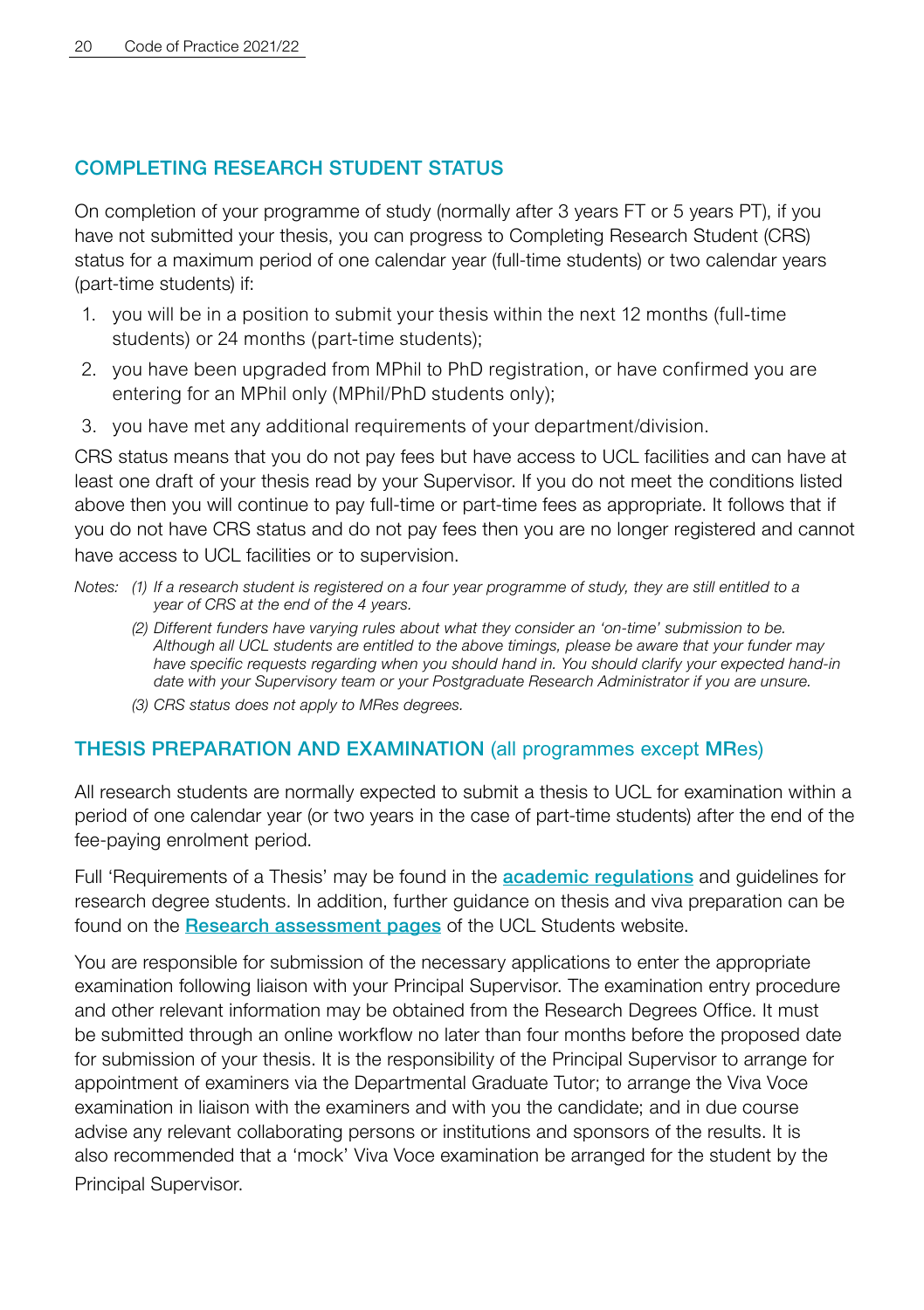#### <span id="page-19-0"></span>INTELLECTUAL PROPERTY (IP) RIGHTS/COPYRIGHT IN RELATION TO STUDENTS

As a general principle, UCL recognises the student as owner of any IP they produce while a registered student of UCL. This principle may be subject to variation in the case of collaborative or externally sponsored work, or other exceptional circumstances.

See [UCL's Policy Statement on Intellectual Property Rights/Copyright](https://www.ucl.ac.uk/enterprise/about/governance-and-policies/ucl-intellectual-property-ip-policy) for further information.

#### PLAGIARISM AND RESEARCH MISCONDUCT

UCL expects all its researchers to act in a professional manner in relation to their work. Regulations concerning plagiarism, including self-plagiarism, and other research misconduct are set out in the **[academic regulations](https://www.ucl.ac.uk/academic-manual/chapters/chapter-5-research-degrees-framework)** and guidelines for research degree students

See UCL's **[Policy Statement on Plagiarism](https://www.ucl.ac.uk/students/exams-and-assessments/academic-integrity)** for further details.

#### RESOLVING PROBLEMS

From time to time, students encounter problems of an academic, administrative or other nature with which they need assistance. Research students should raise awareness of problems initially with their supervisory team. If they wish to discuss matters outside the supervisory team, the student should raise the matter with their Departmental Graduate Tutor, and thereafter their Faculty Gradate Tutor.

If the matter remains unresolved, students are encouraged to contact the UCL Student Mediator. The UCL **[Student Mediator](https://www.ucl.ac.uk/student-mediator)** has the authority, on behalf of the Provost, to mediate, to act relatively informally and speedily, and propose practical solutions to help resolve matters. Students may also find it helpful to approach the Students' Union Advice Service whose staff have considerable experience of advising and supporting students.

*Note: there are two grounds upon which students may have their registration terminated – a serious disciplinary offence see UCL* [Student Disciplinary Code and Procedure](https://www.ucl.ac.uk/academic-manual/chapters/chapter-6-student-casework-framework) *in the UCL Academic Manual*

*or*

*– academic insufficiency*

*see* [Guidance on Addressing Poor Performance in Research Students](https://www.ucl.ac.uk/academic-manual/sites/academic_manual/files/addressing_poor_performance_in_research_students_2021-22.pdf) *in the Academic Manual.*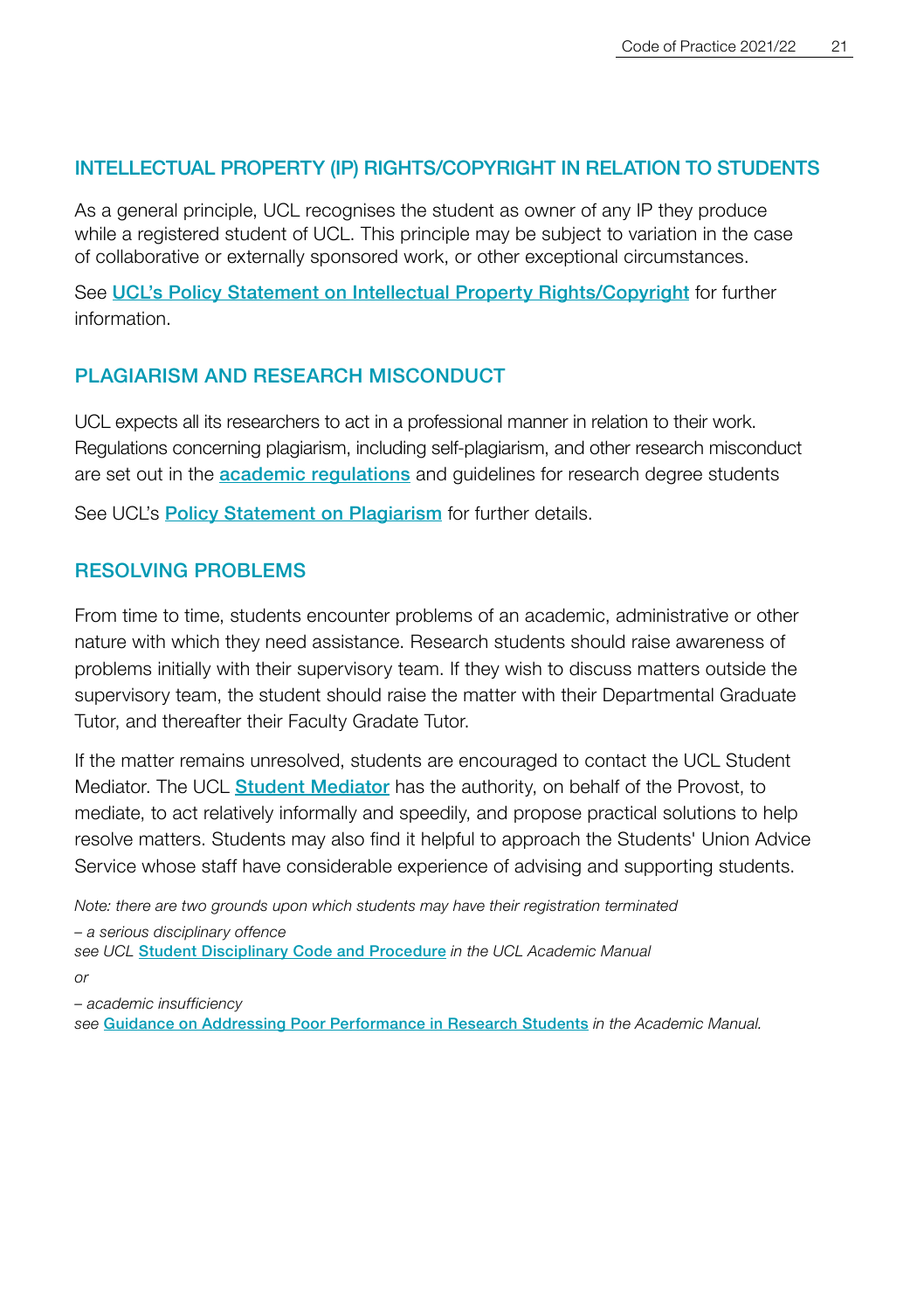#### <span id="page-20-0"></span>FORMAL COMPLAINTS

For academic complaints, UCL has a formal Student Complaints Procedure for use in cases which cannot be resolved by informal discussion with the Departmental Graduate Tutor, Faculty Graduate Tutor and/or Student Mediator. Complaints should be submitted as soon as possible when a problem arises and within two months of the problem arising if at all possible.

For the UCL Student Complaints Procedure, see the UCL Academic Manual, [Chapter 6; Student Casework Framework, Section 10](https://www.ucl.ac.uk/academic-manual/chapters/chapter-6-student-casework-framework).

For complaints about bullying and/or harassment by members of UCL staff, see the [UCL Prevention of Bullying, Harassment and Sexual Misconduct Policy](https://www.ucl.ac.uk/equality-diversity-inclusion/dignity-ucl/prevention-bullying-harassment-and-sexual-misconduct-policy). Complaints of this nature should be submitted to HR via Report and Support.

#### BULLYING AND HARASSMENT

UCL has a zero tolerance approach to all bullying, harassment, sexual misconduct and hate crime. If you are subject to such behaviour or witness such behaviour from anyone on campus, there are many ways you can seek support:

- UCL's [Report & Support tool](https://report-support.ucl.ac.uk/): anonymous and non-anonymous reporting.
- UCL [Student Mediator](https://www.ucl.ac.uk/student-mediator)
- a student officer in the Students' Union UCL (UCLU) or the trained staff of the UCLU Rights and Advice Centre
- UCL Dianity Advisors
- Your Supervisory Team, Department Graduate Tutor, Faculty Graduate Tutor, Head of Department, or any other trusted member of staff in your department or faculty
- UCL [harassment and bullying policy](https://www.ucl.ac.uk/equality-diversity-inclusion/dignity-ucl).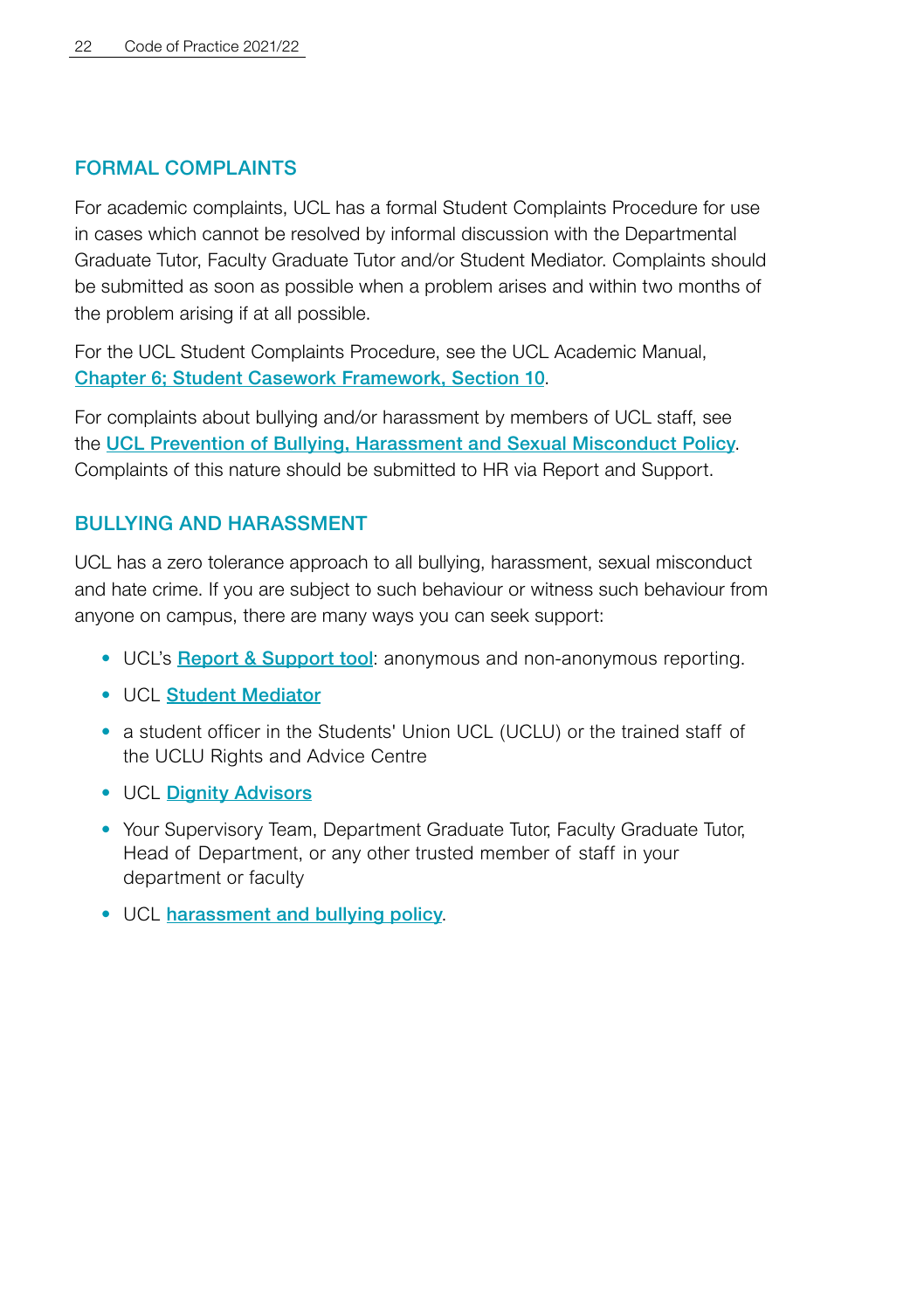### <span id="page-21-0"></span>RESEARCH DEGREES – PROGRAMME-SPECIFIC INFORMATION

#### MPhil/PhD

The MPhil/PhD programme is normally three years of full-time research (in some cases four years), or the part-time equivalent, with the thesis submitted at the end of this period, or as soon as possible within a year. If the thesis is not submitted within three years then normally fourth year students register as Completing Research Students (CRS). See page 20 for full eligibility requirements.

| Length of Study for the PhD |                    |
|-----------------------------|--------------------|
| <b>Full-time</b>            | Part-time          |
| 3 years                     | 5 years            |
| 1 additional year           | 2 additional years |
|                             |                    |

#### **Upgrade/transfer from MPhil to PhD**

Students intending to study for a PhD are normally admitted for the MPhil degree and, upon satisfactory progress, transferred later to PhD registration; the upgrade procedure for registration for a PhD degree is an important step in their programme. The purpose of the upgrade is to assess the student's progress and ability to complete their PhD programme in a reasonable time frame. The assessment should not be confined to the research material presented by the student but should also consider the student's demonstrable academic and generic skills.

Your Principal Supervisor will inform you about the procedure for transfer from MPhil to PhD, initiate the transfer at an appropriate time, provide guidance in the drafting of the Upgrade Report, arrange a meeting of the Upgrade Panel (usually chaired by the Subsidiary Supervisor) to assess the Report and orally examine you (viva). The Upgrade Panel will then advise the Departmental Graduate Tutor and you of the result and give full reasons for any failure to meet the required standards.

*Note: where Transfer of Registration has not been completed within 18 months of first registration for full-time students (and typically no later than 30 months part-time), the Principal Supervisor should draw the situation to the attention of the Departmental Graduate Tutor for consideration as to whether the student should write up for the MPhil and not proceed to the PhD, or be referred to the academic insufficiency procedure.* 

Detailed guidelines, including information on criteria, process, and outcomes, can be found on the UCL **[Student pages](https://www.ucl.ac.uk/students/status/research-students/upgrade)**.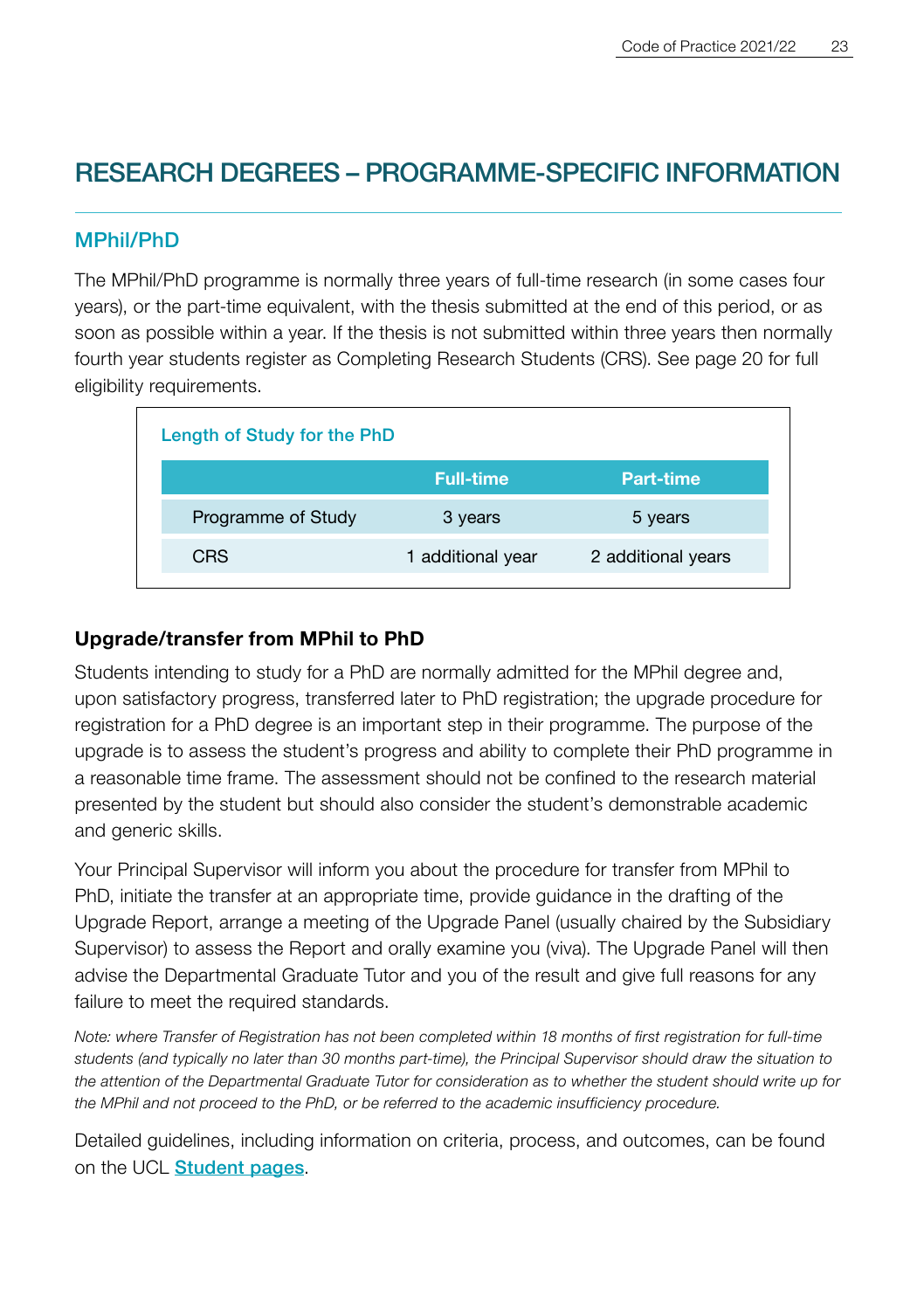#### <span id="page-22-0"></span>Professional Doctorates

#### **DPsych, DClinPsy, DEdPsy, DEdPsy, DDent, Doc Orth**

Students registered for professional doctorates are normally registered for a three year programme of study full-time, at the end of which CRS status can apply.

Professional doctorates require the completion of a specified number of taught components and (where applicable) practicum assignments in addition to a research thesis, and may require attendance at lectures.

Supervision of the research component of a professional doctorate normally starts after students have undertaken other elements of the programme, hence the period of registration is usually longer than the period during which the student is under research supervision. Students should consult individual programme regulations for details of the period of research supervision.

#### **EngD**

EngD students are registered for a four year programme of study, which is a combination of taught modules, research training and research, at the end of which CRS status can apply.

The EngD was developed to provide business and technical expertise to complement doctoral level research skills. About three-quarters of the programme is in the form of an industrial research project carried out within a company. The remainder of the programme involves taught courses in technical, business, managerial and personal skills.

Students registered on an MRes associated with an EngD are required to achieve the award of the MRes before being allowed to register on the 3-year EngD. All other students register initially for the 4-year EngD and undertake a first year consisting of taught courses, professional and research training, group project work, and research.

The EngD Supervisory team often includes industrial Supervisors, who must also satisfy the requirements laid down for UCL Subsidiary Supervisors.

The award of the degree is dependent on the thesis and the final oral examination. The thesis must not be submitted until all other elements of the programme are successfully completed and it must meet the same award requirements as those prescribed for the UCL PhD degree.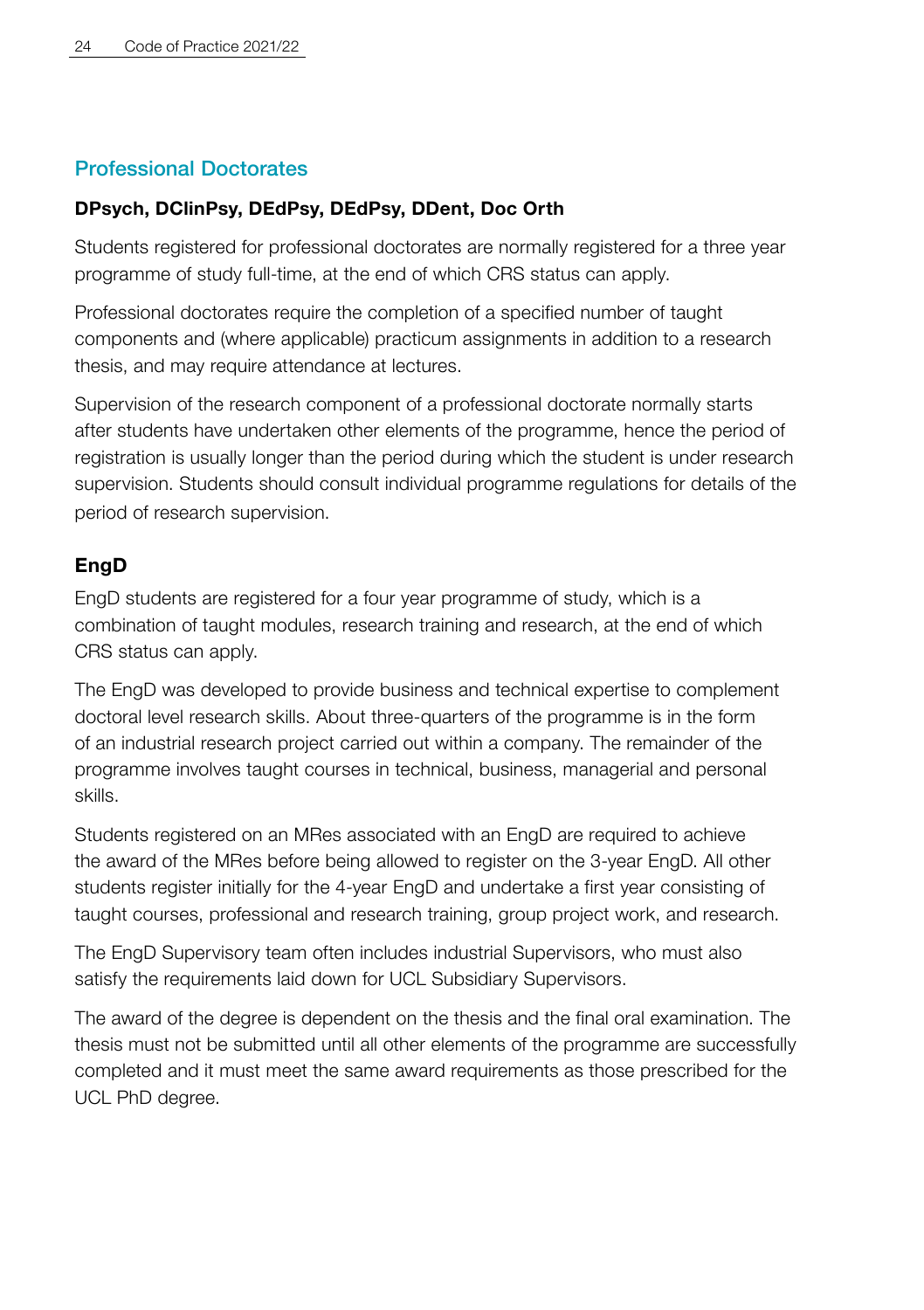#### **EdD**

The Doctor in Education (EdD) aims to foster professional development through research as well as meeting the requirements of rigour and originality expected of a doctorate. It includes assessed taught modules, research-focused workshops and supervised original research at the end of which CRS status can apply.

EdD students are registered part-time for four to seven years. The first year of the programme consists of three taught modules. During the second and third years of the programme the student will develop further skills drawing on the Faculty of Education Research Training Programme or UCL Doctoral Skills Programme.

During the second year of the programme students must successfully complete a portfolio of practitioner research (portfolio reflective statement) before developing a proposal for their Institution-Focused Study (IFS). Students registered from 01 September 2019 must achieve a minimum of two B grades across these four elements i.e. the three taught modules and the portfolio reflective statement in order to progress to the IFS phase. Students who do not achieve the progression requirement will be awarded the postgraduate diploma practitioner research. The IFS is developed over 12 months and is submitted in the middle of the third year of study.

After successfully completing the IFS, students will develop a thesis proposal and complete a formal review prior to thesis (EdD Upgrade) normally by the end of the autumn term of their fourth year of study. Students registered from 01 September 2019 must achieve at least a grade B in their IFS to be permitted to submit a thesis proposal for EdD upgrade. Students who do not meet this progression requirement or any students who are unsuccessful on more than one occasion in their EdD upgrade, will be awarded MEd Practitioner Research. As the EdD research is linked to the student's professional role, there is an expectation that a contribution to professional knowledge/practice will be made. The award of the degree is dependent on the successful completion of the EdD thesis and viva defence.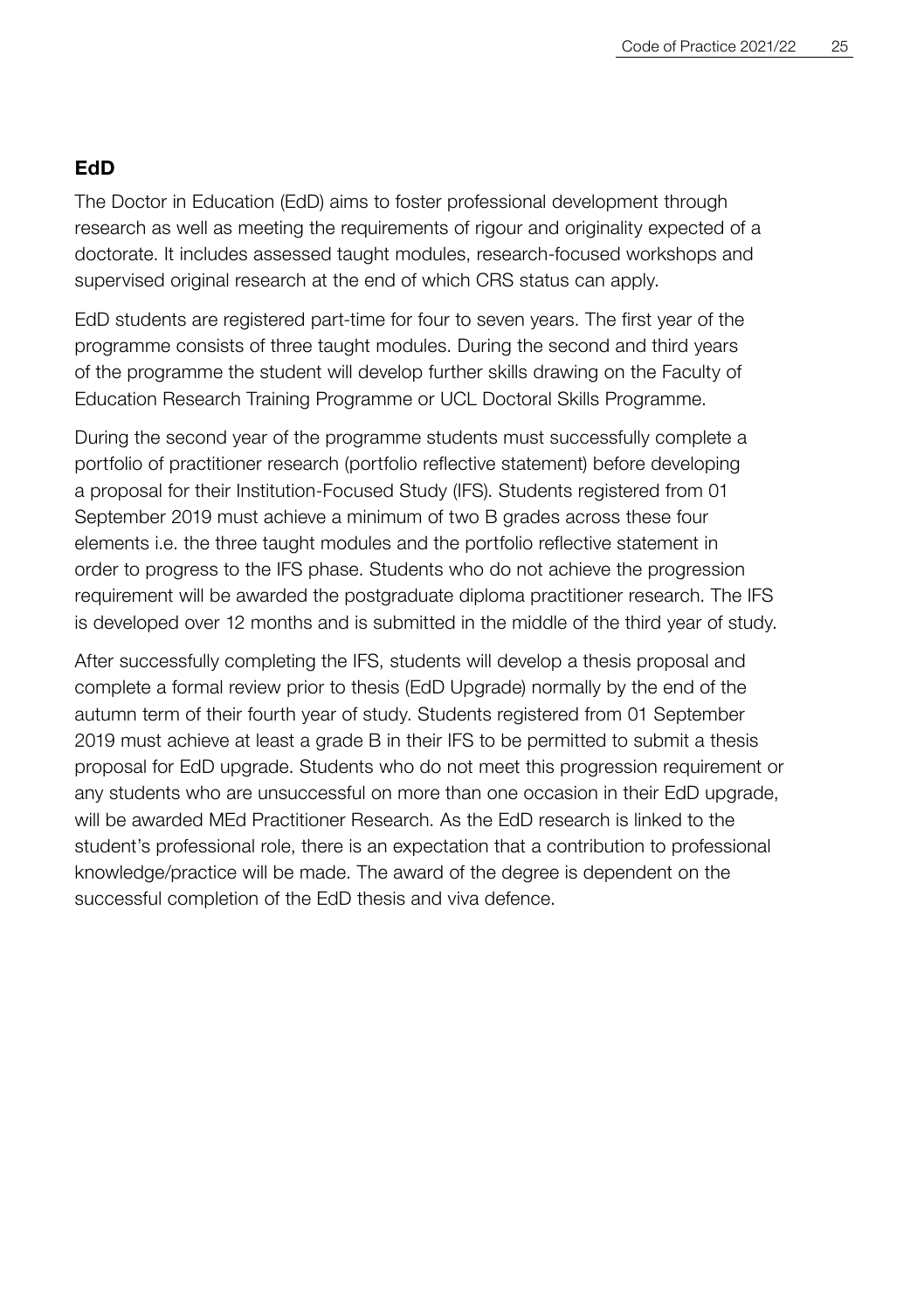#### <span id="page-24-0"></span>MD(Res)

MD(Res) students are registered for a two-year programme of study (full-time or part-time), at the end of which CRS status can apply.

The MD(Res) is aimed specifically at individuals in clinical practice, any branch of medicine, or surgery or medical or dental science, who wish to undertake a piece of supervised research associated with their employment. To be eligible for registration for the MD(Res) degree, a candidate must have obtained the MBBS degree or some other registrable primary qualification in Medicine and be eligible for full registration or hold limited registration with the General Medical Council (GMC); or have obtained the BDS degree or hold an equivalent dental qualification.

#### MRes

Some MRes programmes are stand-alone degrees, but others are preparation for an EngD or PhD programme (1+3 programmes) in which students achieving the award of the MRes are then able to progress to the associated research degree programme.

The MRes programme is normally 1 year full-time, a combination of taught modules, research training and a significant research project submitted at the end of this period.

The timings listed in this Code do not apply to the MRes Programmes which typically have a series of shorter projects with appropriate deadlines, and whose topic and timescales should be agreed as quickly as possible.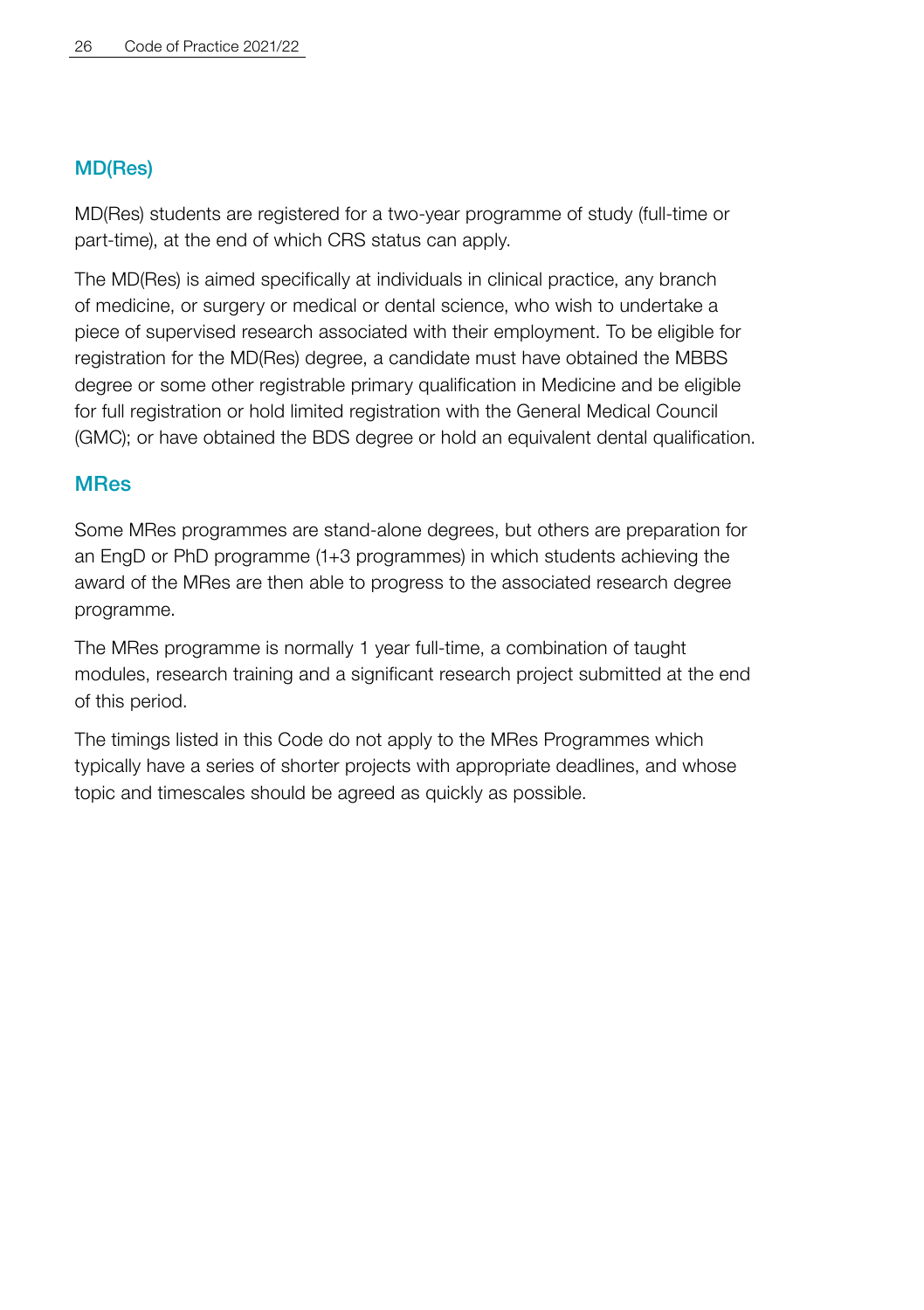#### <span id="page-25-0"></span>**Typical Timetable for a Full-time PhD Student**

| <b>Before 1 month</b>                                                | Research project agreed                                                                                                                                                                                |
|----------------------------------------------------------------------|--------------------------------------------------------------------------------------------------------------------------------------------------------------------------------------------------------|
|                                                                      | Assignment of all supervisors (at least two).                                                                                                                                                          |
|                                                                      | Discussion and agreement of strict timetable for supervisory<br>meetings and progress reports.                                                                                                         |
|                                                                      | Provision of necessary research equipment and facilities, as<br>well as identification of research support needed (e.g. from a<br>postdoc, courses, or other support outside the supervisory<br>team). |
| 3 months                                                             | Agreement of thesis work plan, research methods and<br>timetable (i.e. research proposal).                                                                                                             |
|                                                                      | Agreement of initial personal development plan including<br>planned attendance of Doctoral Skills Development<br>Programme.                                                                            |
| 12 months                                                            | Agreement of research and development plan for second year<br>of study and transfer/upgrade of registration from MPhil to<br>PhD (at 9-18 months, but as early as reasonable).                         |
| 24 months                                                            | Agreement of thesis structure and strict timetable<br>for thesis writing and submission.                                                                                                               |
| 30 months                                                            | Entry for examination.                                                                                                                                                                                 |
| (not less than<br>4 months before<br>expected date of<br>submission) | Nomination of Examiners.                                                                                                                                                                               |
| 36 months<br>(48 months for<br>4-year programme)                     | Submission of thesis.                                                                                                                                                                                  |
| 36-48 months                                                         | Completing Research Student status (if necessary).<br>(see page 20).                                                                                                                                   |